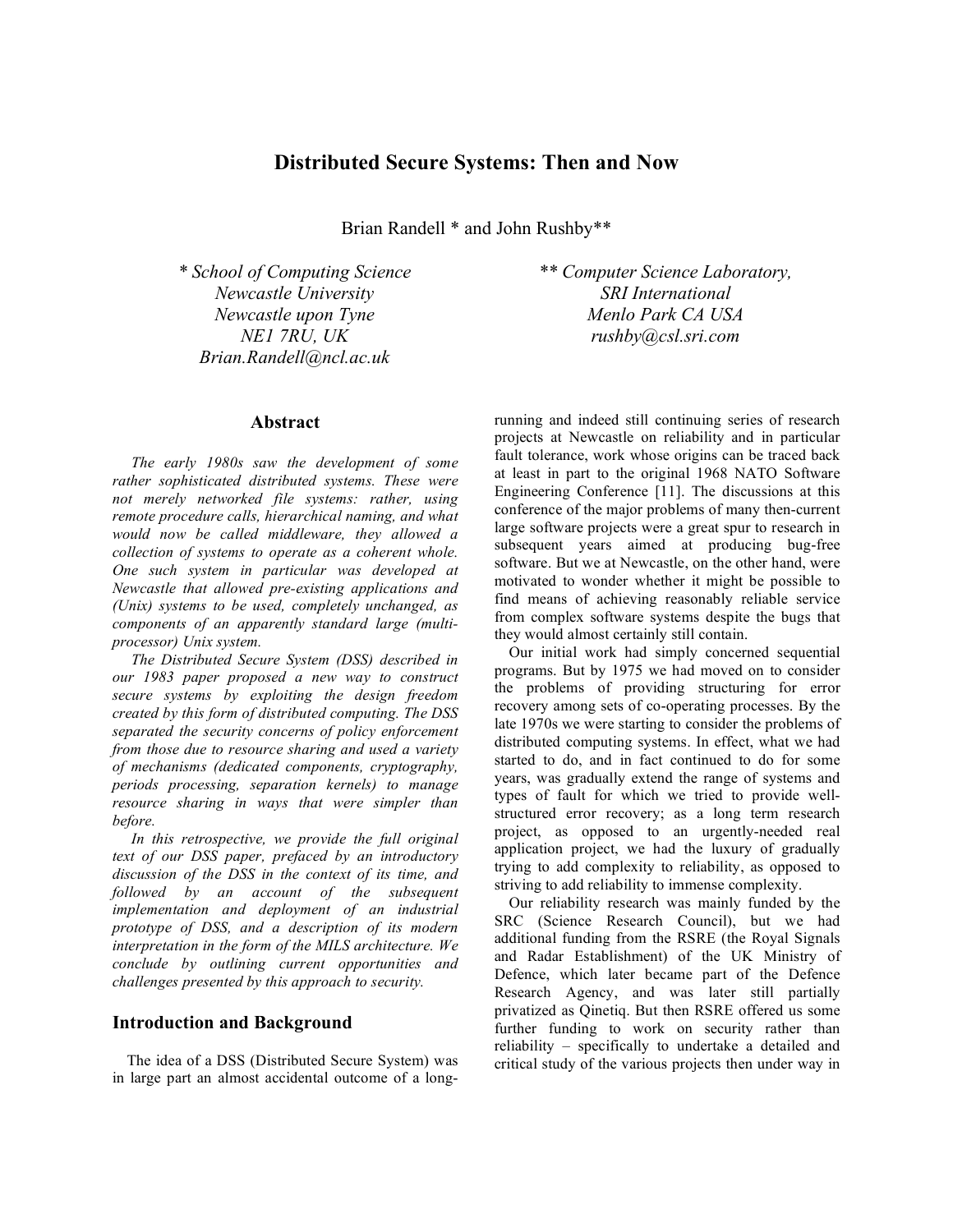the States aimed at providing formal proofs of various would-be highly secure systems.

This enabled Rushby to rejoin Newcastle (where he had been a student), to work alongside the reliability project. Rushby came to realize that the Secure User Executive developed (largely by Derek Barnes) [4] had a much simpler structure than most of the secure operating systems being developed in the USA, and that its formal verification would be best served by a different approach. This led to his formulation of the ideas of a "separation kernel" [13], and of "proof of separability" [14], which were later to influence the conception of DSS.

The reliability project had intended to base its work on the problems of tolerating faults in distributed systems on some suitable pre-existing distributed system. Our efforts to find such a system came to an abrupt halt when in 1982 we came up with a novel scheme for constructing a powerful distributed system from a set of UNIX systems, taking advantage of the hierarchical naming structure used in UNIX. Our scheme involved the insertion of a transparent layer of software (or what would now be called "middleware") at the UNIX system call level, so that neither the UNIX system nor any of the application programs had to be altered – this layer of software we called the "Newcastle Connection", the distributed systems we could build using it we termed "UNIX United" systems [7]. An important characteristic of the Newcastle Connection, the chief designer of which was our colleague Lindsay Marshall, was that it dealt with all of the system calls, not just those involved with files, so that UNIX United was truly a distributed computing system, not merely a distributed file system.

In UNIX United we had come up with what was essentially a recursive approach to system building [12], and we rapidly realized that it would be possible to exploit the recursive characteristics of the Newcastle Connection and UNIX United by the provision of other transparent layers of software, including one for hardware fault tolerance, based on the use of Triple Modular Redundancy (TMR).

It was at this stage that Rushby announced that he was tired of theoretical security research and of critiquing others' such research, and said that he wanted to join in the system-building fun that the rest of us were having. Within a single conversation, against the background of the twin ideas of the Newcastle Connection and of Proofs of Separation, we came to the understanding that the recursive approach to system building could be, so to speak, applied to deconstruct a system as well as to build one. Thus we realized that would be possible, indeed remarkably easy, to implement an apparently-conventional UNIX system that enforced a multi-level security policy by

allocating different security domains to different physical machines, and enforcing security constraints on inter-machine communication, rather than by means of the operating system in a single machine.

By the end of the week we had a working demonstration of our DSS scheme, albeit an extremely crude one in which the encryption-based security controls were implemented in software (indeed in shell-script!) rather than in the sort of actual small trusted special-purpose hardware communications devices that we envisaged using. (We initially called these devices Z-boxes, but were later strongly advised, for mysterious reasons that were never explained to us, to instead refer to them as TNIUs, standing for Trusted Network Interface Units.)

A further point that struck us almost immediately was that we could take advantage of complete mutual independence of the TNIUs and the TMR layer. Specifically it would be possible to combine the use of TNIUs, and of groups of three UNIX systems incorporating TMR layers, and so very readily produce a system that was both highly reliable and highly secure, without having to concern ourselves about possible interference between the security and reliability mechanisms.

When we reported our DSS ideas to RSRE, they found them interesting, and sent a small party to Newcastle to see our demonstration system, but raised no objections to our submitting the DSS paper for publication [17]. However, their interest grew, indeed to the point of their planning their own full-scale system building exercise. Thus when – prior to publication of our paper – we discovered a vulnerability in the design of the (virtual) multi-level secure file store that had been missed by the referees, we were forbidden to reveal this vulnerability, leave alone correct the paper by including a solution to it,

What happened afterwards is described in the postscript that follows the original DSS paper, which we reproduce here in full. (The citations in this introduction and in the postscript are to the "Additional References" at the end of this document, and so are kept separate from those in the original DSS paper.)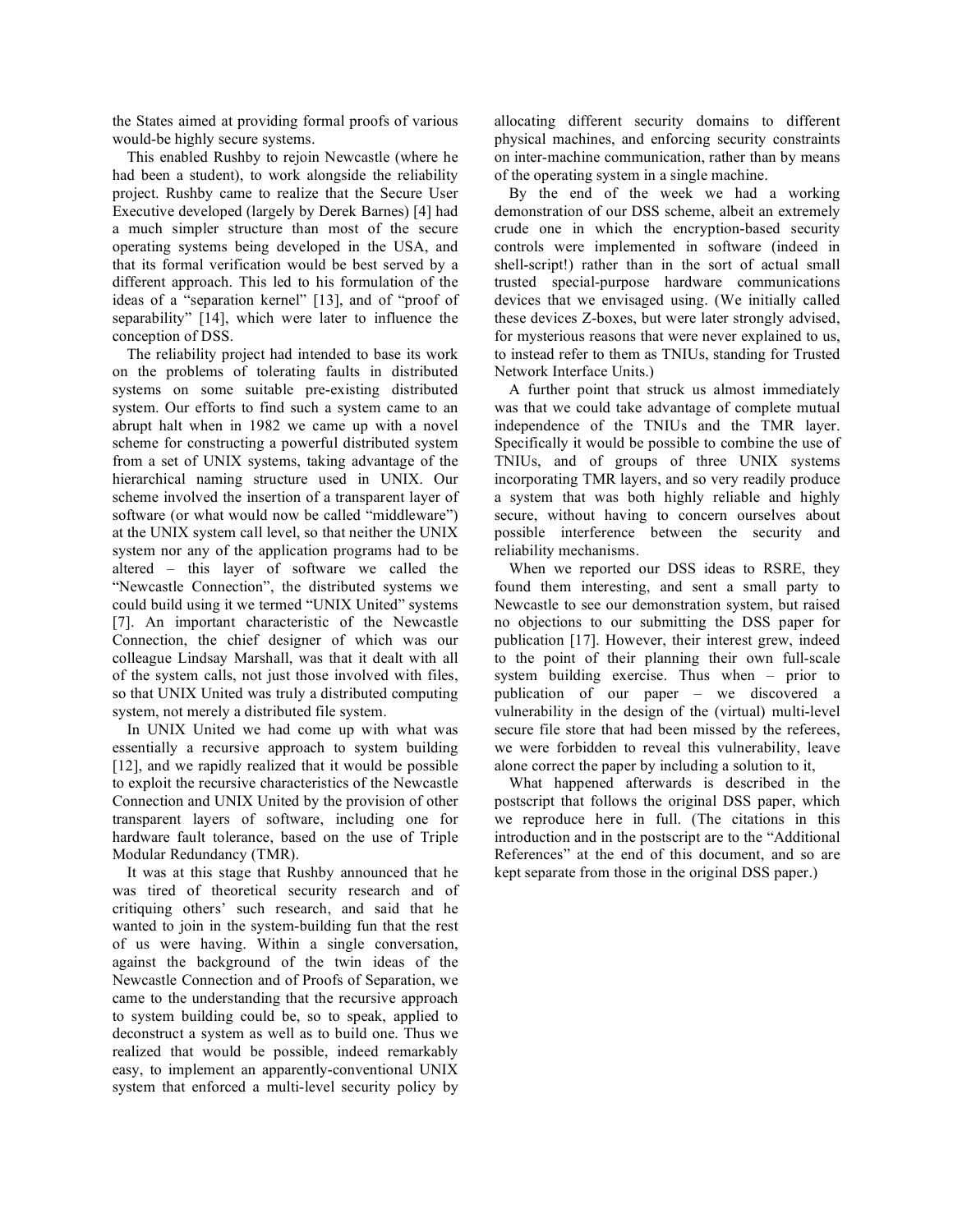*A distributed general-purpose computing system that enforces a multilevel security policy can be created by properly linking standard Unix systems and small trustworthy security mechanisms.*

# **A Distributed Secure System**

John Rushby and Brian Randell *University of Newcastle upon Tyne*

A secure system is one that can be trusted to keep secrets, and the important word here is "trusted." Individuals, governments, and institutions such as banks, hospitals, and other commercial enterprises will only consign their secrets to a computer system if they can be absolutely certain of confidentiality.

The problems of maintaining security are compounded because the sharing of secrets is generally desired but only in a tightly controlled manner. In the simplest case, an individual can choose other individuals or groups with whom he wishes to share his private information. This type of controlled sharing is called discretionary security because it is permitted at the discretion of the individual.

When the individuals concerned are members of an organization, however, that organization may circumscribe their discretionary power to grant access to information by imposing a mandatory security policy to safeguard the interests of the organization as a whole. The most widely used scheme of this type is the multilevel security, or MLS, policy employed in military and government environments[1]. Here, each individual is assigned a clearance chosen from the four hierarchically ordered levels, Unclassified, Confidential, Secret, and Top Secret, and each item of information is assigned a classification chosen from the same four levels. The fundamental requirement is that no individual should see information classified above his clearance.

The fewer the people who share a secret, the less the risk of its disclosure through accident or betrayal to unauthorized persons. Consequently, the basic MLS policy is enhanced by the use of compartments or categories designed to enforce "need -to-know" controls on the sharing of sensitive information. Each individual's clearance includes the set of compartments of information to which he is permitted access, and the classification of information is similarly extended to include the set of compartments to which it belongs. The combination of a set of compartments and a clearance or classification is called a security partition. An individual is permitted access to information only if his clearance level equals or exceeds the classification of the information and if his set of compartments includes that of the information. Thus an individual with a Secret-level clearance for the NATO and Atomic compartments, abbreviated as a Secret(NATO, Atomic) clearance, may see information classified as Secret(NATO) or Confidential(NATO, Atomic), but not that classified as Top Secret(NATO) or Confidential(NATO, Crypto).

A multilevel secure system should enforce the policy outlined above; unfortunately, conventional computer systems are quite incapable of doing so. In the first place, they generally have no cognizance of the policy and therefore make no provision for enforcing it; there is usually no way of marking the security classification to which a file, for example, belongs. In the second place, experience shows that conventional systems are vulnerable to outside penetration. Their protection mechanisms can always be broken by sufficiently skilled and determined adversaries. Finally, and most worrisome of all, there is no assurance that the system itself cannot be subverted by the insertion of "trap doors" into its own code or by the infiltration of "Trojan horse" programs. In these cases, the enemy is located "inside the walls" and the system's protection mechanisms may be rendered worthless. This type of attack is particularly insidious and hard to detect or counter because it can compromise security without doing anything so flagrant as directly copying a Top Secret file into an Unclassified one. A Trojan horse program with legitimate access to a Top Secret file can convey the information therein to an Unclassified collaborator by "tapping it out" over clandestine communication channels that depend on the modulation of some apparently innocuous but visible component of the system state, such as the amount of disk space available.

Drastic measures have been adopted to overcome these deficiencies in the security mechanisms of conventional systems. One approach is to dedicate the entire system to a single security partition. Thus a system dedicated to Secret(NATO) operations would support only information and users belonging to that single security partition. The principal objection to this method of operation is that it fails to provide one of the main functions required of a secure system – the controlled sharing of information between different security partitions. Another drawback is the cost of providing separate systems for each security partition. This problem can be mitigated to some extent by employing periods processing in which a single system is dedicated to different security partitions at different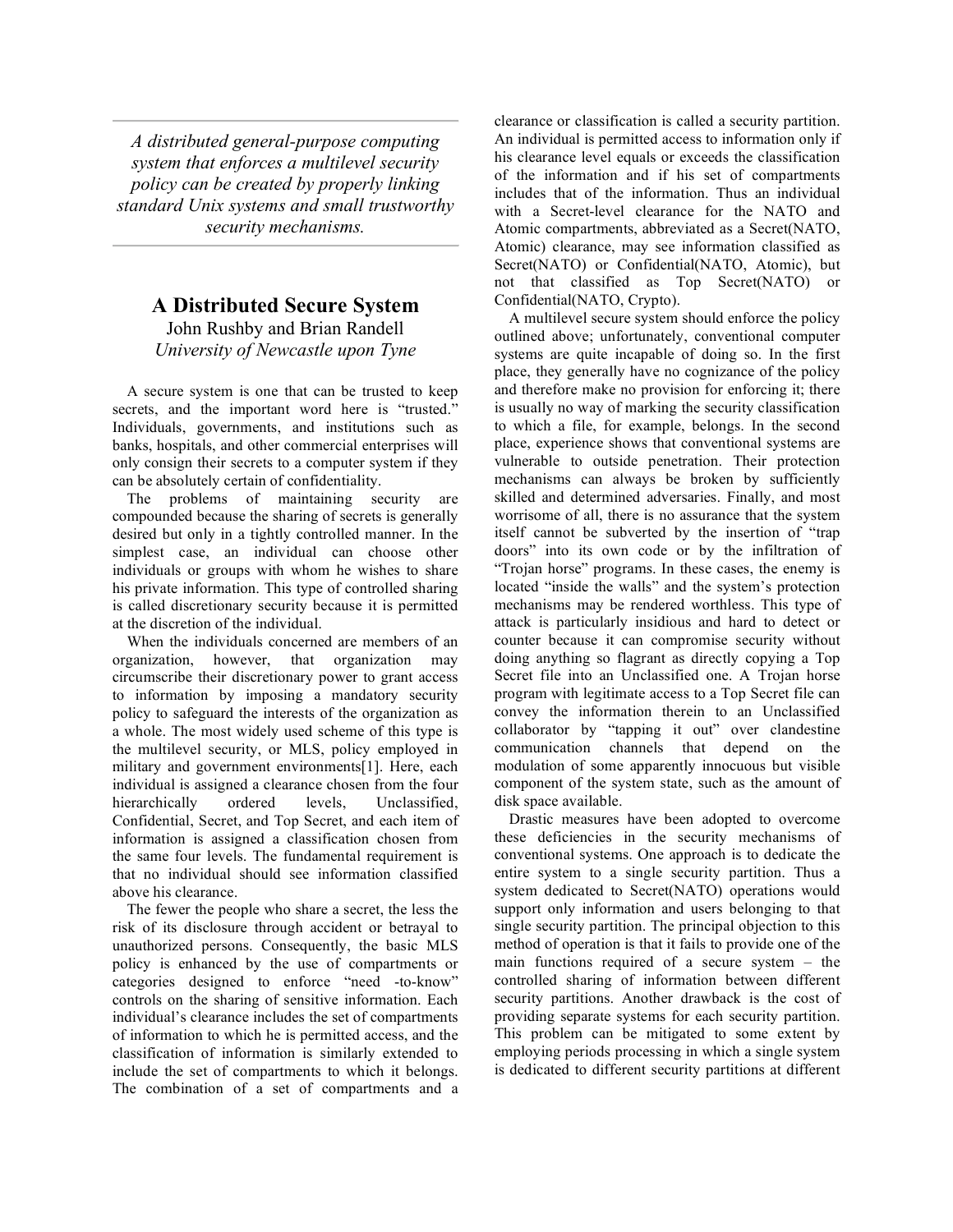times and is cleared of all information belonging to one partition before it is reallocated to a different one.

Another crude method for coping with the security problems of ordinary systems is to require all users to be cleared to the level of the most highly classified information that the system contains. This is called "system high" operation. The rationale is that even if the system has been subverted, it can reveal information only to those who can be trusted with it. The disadvantage to this scheme is that it is very expensive (and counter to normal security doctrines) to clear large numbers of people for highly classified information that they have no real need to know. Furthermore, many excellent people may be unable or unwilling to obtain the necessary clearances. This approach can also lead to the overclassification of information, thereby reducing its availability unnecessarily.

#### **Acronym Definitions**

| CBC:                                | Cipher block chaining                                         |
|-------------------------------------|---------------------------------------------------------------|
| DES:                                | Data Encryption Standard                                      |
| FARM: File access reference monitor |                                                               |
| FIG:                                | File integrity quarantor                                      |
| IFS:                                | Isolated file store                                           |
| LAN:                                | Local area network                                            |
|                                     | <b>MARI: Microelectronics Applications Research Institute</b> |
| MLS:                                | Multilevel security                                           |
| RPC:                                | Remote procedure call                                         |
|                                     | RSRS: Royal Signals and Radar Establishment                   |
| SFM:                                | Secure file manager                                           |
| SFS:                                | Secure file store                                             |
|                                     | TNIU: Trustworthy network interface unit                      |
| TTIU:                               | Trustworthy terminal interface unit                           |

Several attempts have been made to construct truly secure systems for use in classified and other sensitive environments. However, the builders of such systems face a new problem: They must not only make their systems secure, but also convince those who will rely on them that they are secure. A full general-purpose operating system is far too complex for anyone to be able to guarantee this security. Accordingly, most efforts have focused on partitioning the system into a small and simple trusted portion and a much larger and more complex untrusted one. The system should be structured so that all securityrelevant decisions and operations are performed by the trusted portion in a way that makes the untrusted portion irrelevant to the security of the overall system. It is then necessary to rigorously establish the properties required of the trusted portion and prove that it does indeed possess them. Such proofs constitute security verification; they use the techniques of formal program verification to show that the system implementation (usually its formal specification) is consistent with a mathematical model of the security properties required[1,2].

The trusted portion of a secure system is generally identified with a small operating system nucleus known as a security kernel; the rest of the operating system and all applications and user programs belong to the untrusted component. Certain difficulties attend the use of such kernelized systems, however.

Because it provides an additional level of interpretation beneath the main operating system, a security kernel necessarily imposes some performance degradation. This can be minor when specialized applications are concerned, since the kernel can be tuned to the application, but general-purpose kernelized operating systems are three to ten times slower than their insecure counterparts. Also, the division of a conventional operating system into trusted and untrusted components is a complex and expensive task that cannot easily accommodate changes and enhancements to its base operating system. Consequently, kernelized systems often lag many versions behind the conventional operating systems from which they are derived.

Finally, and as we have argued elsewhere<sup>[3]</sup>, security kernels for general-purpose operating systems tend to be complex, and their interactions with nonkernel trusted processes are also complex. The result is that the verification of their security properties is neither as complete nor as convincing as might be desired. None of these problems are arguments against security kernels per se, which have proved very successful for certain limited and specialized applications such as cryptographic processors and message systems[4]; but they do indicate that security kernels are unlikely to prove satisfactory as the primary security mechanism for general-purpose systems[5].

Our approach is to finesse the problems that have caused difficulty in the past by constructing a distributed secure system instead of a secure operating system. Our system combines a number of different security mechanisms to provide a general-purpose distributed computing system that is not only demonstrably secure but also highly efficient, cost-effective, and convenient to use. The approach involves interconnecting small, specialized, provably trustworthy systems and a number of larger, untrusted host machines. The latter each provide services to a single security partition and continue to run at full speed. The trusted components mediate access to and communications between the untrusted hosts; they also provide specialized services such as a multilevel secure file store and a means for changing the security partition to which a given host belongs.

The most significant benefits of our approach to secure computing are that it requires no modifications to the untrusted host machines and it allows them to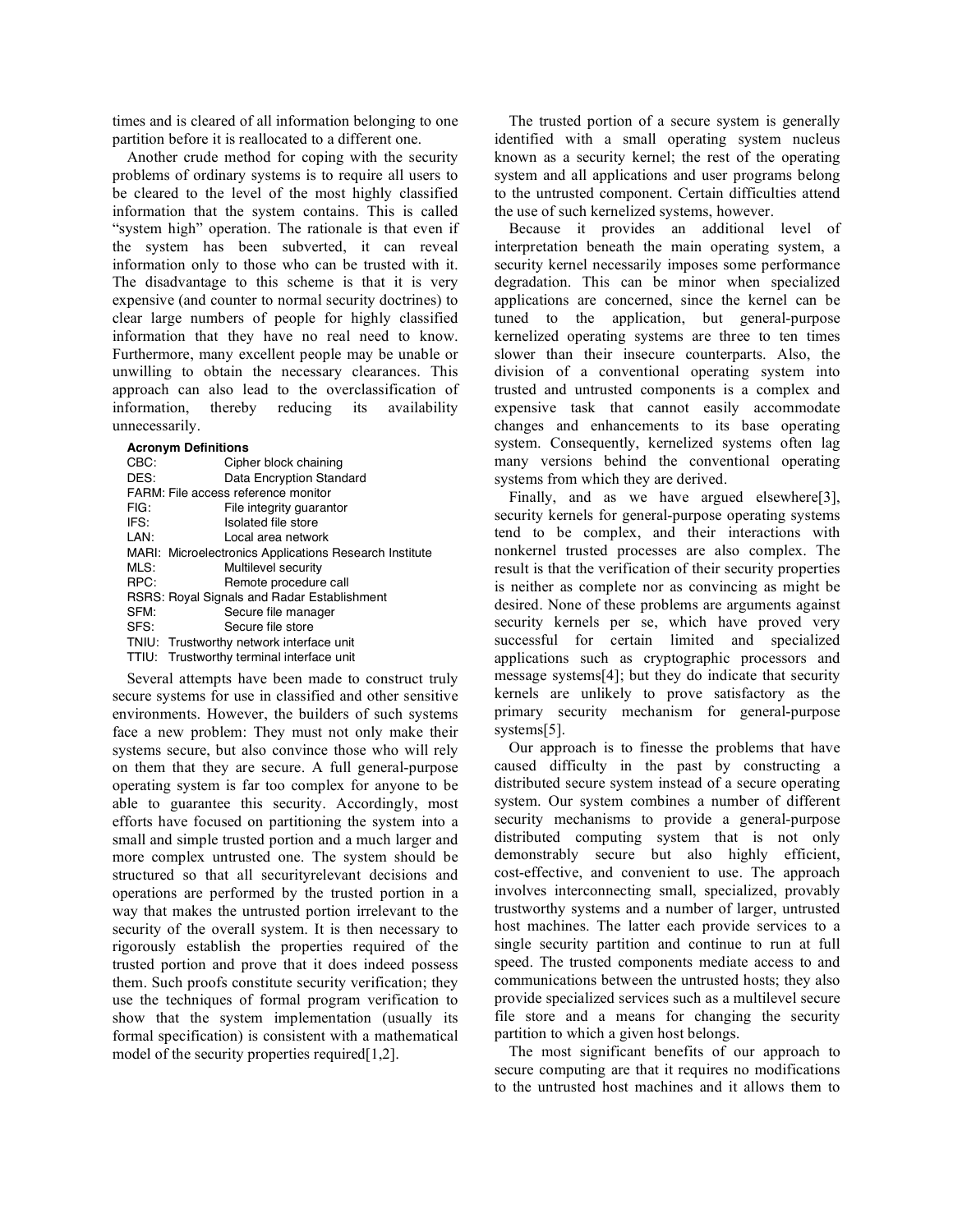provide their full functionality and performance. Another benefit is that it enables the mechanisms of security enforcement to be isolated, single purpose, and simple. We therefore believe that this approach makes it possible to construct secure systems whose verification is more compelling and whose performance, cost, and functionality are more attractive than in previous approaches.

# **Principles and mechanisms for secure and distributed systems**

The structure of all secure systems constructed or designed recently has been influenced by the concept of a reference monitor. A reference monitor is a small, isolated, trustworthy mechanism that controls the behavior of untrusted system components by mediating their references to such external entities as data and other untrusted components. Each proposed access is checked against a record of the accesses that the security policy authorizes for that component.

It is implicit in the idea of a reference monitor, and utterly fundamental to its appreciation and application, that information, programs in execution, users, and all other entities belonging to different security classifications be kept totally separate from one another. All channels for the flow of information between or among users and data of different security classifications must be mediated by reference monitors. For their own protection, reference monitors must also be kept separate from untrusted system components.

Our approach to the design of secure systems is based on these key notions of separation and mediation. These are distinct logical concerns, and for ease of development and verification, the mechanisms that realize them are best kept distinct also. We consider it a weakness that many previous secure system designs confused these two issues and used a single mechanism – a security kernel – to provide both. Once we recognize that separation is distinct from mediation, we can consider a number of different mechanisms for providing it and use each wherever it is most appropriate. In fact, our system uses four different separation mechanisms: physical, temporal, logical, and cryptographical.

Physical separation is achieved by allocating physically different resources to each security partition and function. Unfortunately, the structure of conventional centralized systems is antithetical to this approach; centralized systems constitute a single resource that must be shared by a number of users and functions. For secure operation, a security kernel is needed to synthesize separate virtual resources from the shared resources actually available. This is not only

inimical to the efficiency of the system, but it requires complex mechanisms whose own correctness is difficult to guarantee.

In contrast with traditional centralized systems, modern distributed systems are well suited to the provision of physical separation. They necessarily comprise a number of physically separated components, each with the potential for dedication to a single security level or a single function. To achieve security, then, we must provide trustworthy reference monitors to control communications between the distributed components and to perform other securitycritical operations. The real challenge is to find ways of structuring the system so that the separation provided by physical distribution is fully exploited to simplify the mechanisms of security enforcement without destroying the coherence of the overall system.

Because it is costly to provide physically separate systems for each security partition and reference monitor, we use physical separation only for the untrusted computing resources (hosts) of our system and for the security processors that house its trusted components. Temporal separation allows the untrusted host machines to be used for activities in different security partitions by separating those activities in time. The system state is reinitialized between activities belonging to different security partitions.

### **The real challenge is to find ways of structuring the system so that the separation provided by physical distribution is fully exploited to simplify the mechanisms of security enforcement without destroying the coherence of the overall system.**

The security processors can each support a number of different separation and reference monitor functions, and also some untrusted support functions, by using a separation kernel to provide logical separation between those functions. Experience indicates that separation kernels (simple security kernels whose only function is to provide separation) can be relatively small, uncomplicated, and fast, and verification seems simpler and potentially more complete for them than it does for general-purpose security kernels[3].

Our fourth technique, cryptographic separation, uses encryption and related (checksum) techniques to separate different uses of shared communications and storage media.

The four separation techniques provide the basis for our distributed secure system. This is a heterogeneous system comprising both untrusted general-purpose systems and trusted specialized components, and to be useful it must operate as a coherent whole. To this end, our mechanisms for providing security are built on a distributed system called Unix United, developed in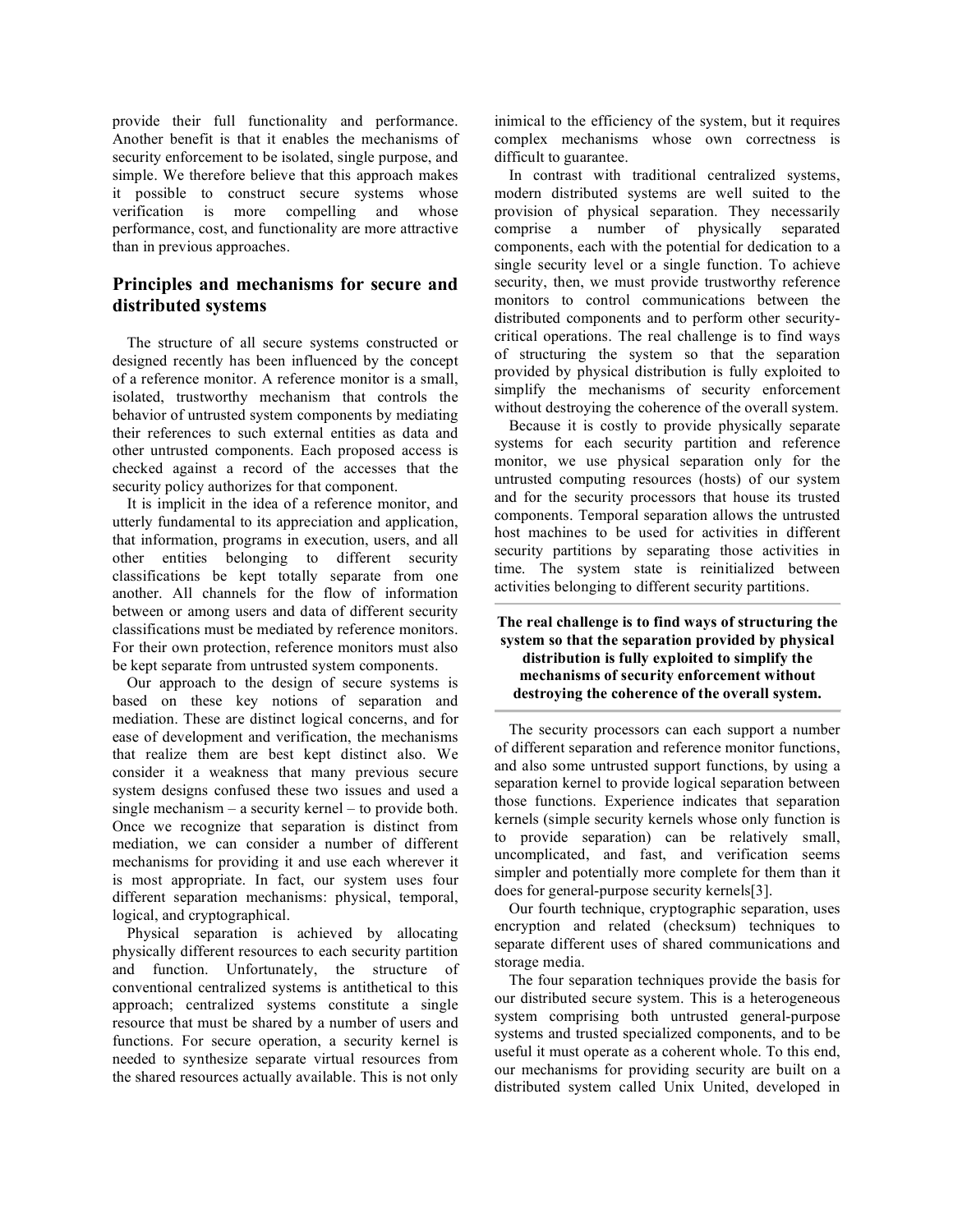the Computing Laboratory at the University of Newcastle upon Tyne[6]. A Unix United system is composed of a (possibly large) set of interlinked standard Unix systems, or systems that can masquerade as Unix at the kernel interface level, each with its own storage and peripheral devices, accredited set of users, and system administrator. The naming structures (for files, devices, commands, and directories) of each component Unix system are joined into a single naming structure in which each Unix system is, to all intents and purposes, just a directory. The result is that, subject to proper accreditation and appropriate access control, each user on each Unix system can read or write any file, use any device, execute any command, or inspect any directory regardless of which system it belongs to. The directory naming structure of a Unix United system is set up to reflect the desired logical relationships between its various machines and is quite independent of the routing of their physical interconnections.



#### **Figure 1: The naming structure of a simple Unix United system.**

The simplest possible case of such a structure, incorporating just two Unix systems, named unix1 and unix2, is shown in Figure 1. From unixl, and with the root ("/")and current working directory (".") as shown, one could copy the file "a" into the corresponding directory on the other machine with the Unix shell command

cp a /../unix2/user/brian/a

(For those unfamiliar with Unix, the initial "/" symbol indicates that a path name starts at the root directory rather than at the current working directory, and the ".." symbol is used to indicate a parent directory.)

This command is in fact a perfectly conventional use of the standard Unix shell command interpreter and would have exactly the same effect if the naming structure shown had been set up on a single machine and unix I and unix2 had been conventional directories.

All the standard Unix facilities, whether invoked by shell commands or by system calls within user programs, apply unchanged to Unix United, causing

intermachine communication as necessary. A user can therefore specify a directory on a remote machine as his current working directory, request execution of a program held in a file on a remote machine, redirect input and/or output, use files and peripheral devices on a remote machine, and set up pipelines that cause parallel execution of communicating processes on different machines. Since these are completely standard Unix facilities, a user need not be concerned that several machines are involved.



**Figure 2: The Newcastle Connection.**

Unix United conforms to a design principle for distributed systems that we call the "recursive structuring principle". This requires that each component of a distributed system be functionally equivalent to the entire system. Applying this principle results in a system that automatically provides network transparency and can be extended (or contracted) without requiring any change to its user interface or to its external or internal program interfaces. The principle may seem to preclude systems containing specialized components such as servers, but this is not so. Any system interface must contain provisions for exception conditions to be returned when a requested operation cannot be carried out. Just as the operating system of an ordinary host machine can return an exception when asked to operate on a nonexistent file, so a specialized server that provides no file storage can always return exceptions when asked to perform file operations.

Unix United has been implemented without changing the standard Unix software in any way; neither the Unix kernel nor any of its utility programs – not even the shell command interpreter – have been reprogrammed. This has been accomplished by incorporating an additional layer of software called the Newcastle Connection in each of the component Unix systems. This layer of software sits on top of the resident Unix kernel; from above it is functionally indistinguishable from the kernel, while from below it looks like a normal user process. Its role is to filter out system calls that have to be redirected to another Unix system and to accept system calls that have been directed to it from other systems. Communication between the Newcastle Connection layers on the various systems is based on the use of a remote procedure call protocol and is shown schematically in Figure 2.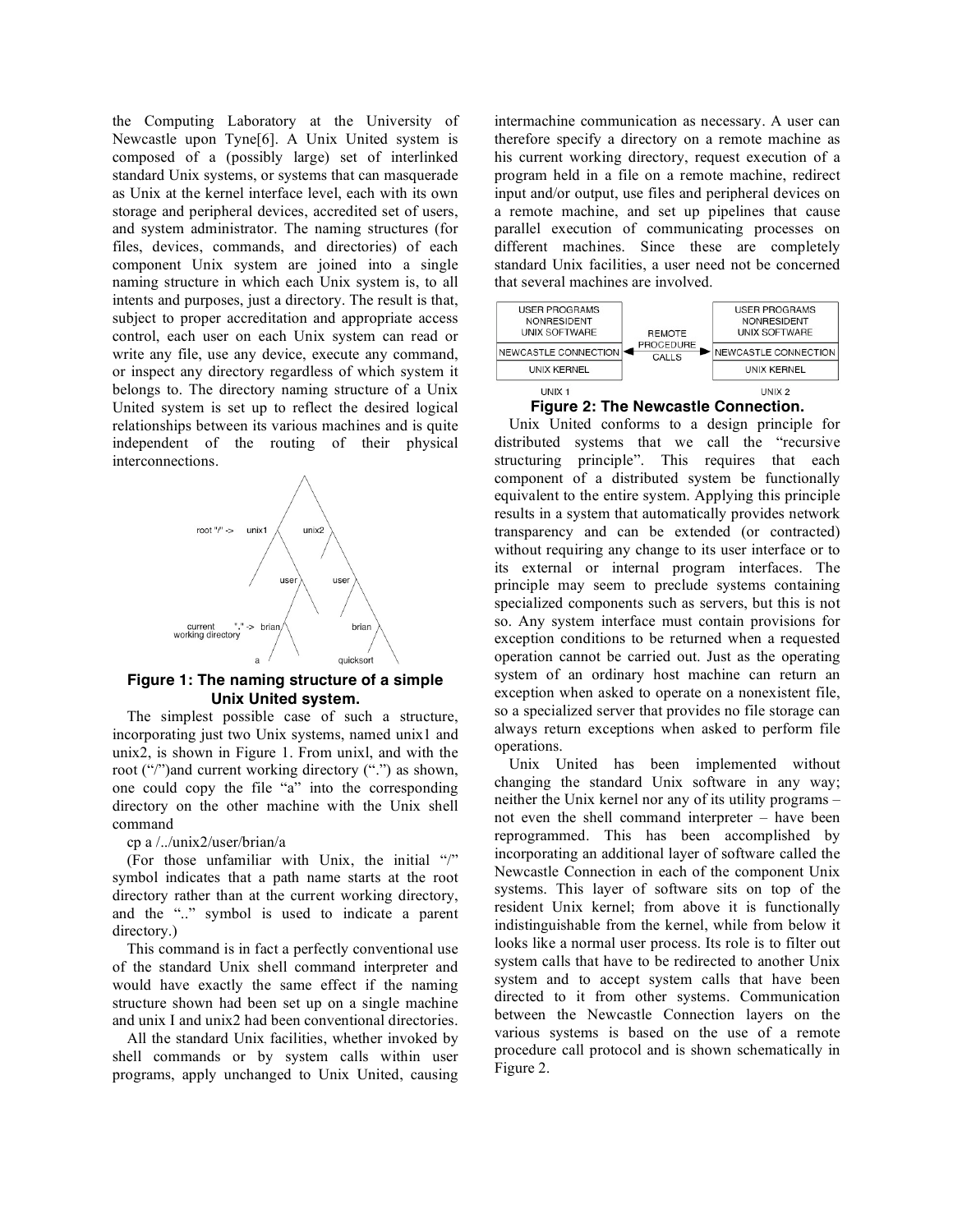All requests for system-supported objects such as files ultimately result in procedure calls on the Unix kernel interface. If the service or object required is remote rather than local, the local procedure call is simply intercepted by the Newcastle Connection and replaced with a remote one. This substitution is completely invisible at the user or program level, providing a powerful yet simple way of putting systems together. Equally important, it provides a means of partitioning what appears to be a single system into a number of distributed components. From our perspective, this partitioning is the crucial property of Unix United, since it enables a large, insecure Unix system to be broken into a number of physically separate components with no visible change at the user level. The following sections will explain how we exploit this physical separation to construct a secure system. We begin with a very simple system that merely isolates different security partitions from one another.

# **A securely partitioned distributed system**

We will describe a secure Unix United system composed of standard Unix systems (and possibly some specialized servers that can masquerade as Unix) interconnected by a local area network, or LAN. We assume that all the component Unix systems are untrustworthy and that the security of the overall system must not depend on assumptions concerning their behavior – except that the LAN provides their only means of intercommunication.

The consequence of not trusting the individual systems is that the unit of protection must be those systems themselves; thus, we will dedicate each to a fixed security partition. We might allocate two systems to the Secret level, one to the Top Secret level, and the rest to Unclassified use. Limited need-to-know controls can be provided by dedicating individual machines to different compartments within a single security level; thus, one of the Secret systems could be dedicated to the Atomic compartment and another to NATO. In a commercial environment, some systems could be dedicated to Finance and others to Personnel and Management. Users are assigned to hosts with the knowledge that no security is guaranteed within those individual systems. Note also that since the hosts are not trusted, they cannot be relied upon to authenticate their users correctly. Therefore, access to each system must be controlled by physical or other external mechanisms.

Although there is no security within an individual Unix system, the key to our proposal is to enforce security on the communication of information between

systems. To this end, we place a trustworthy mediation device between each system and its network connection; we call it a trustworthy network interface unit, or TNIU (see Figure 3).

The initial and very restrictive purpose of TNIUs is to permit communication only between machines belonging to the same security partition. The single Unix United system is therefore divided into a number of disjoint subsystems. We will describe later how our system can be extended to move information between partitions securely, thereby providing true multilevel security.

Controlling which hosts can communicate with one another is a reference monitor function, but because the LAN can be subverted or tapped, the TNIUs must also provide a separation function to isolate and protect the legitimate host-to-host communications channels. This separation function is provided cryptographically, with TNIUs encrypting all communications sent over the LAN. Encryption is traditionally used to protect communications between parties who share a common interest in preserving the secrecy of that communication, but this is not the case here. Host machines are untrusted and may attempt to thwart the cryptographic protection provided by their TNIUs. For this reason, the encryption must be managed very carefully to prevent clandestine communication between host machines, or between a host machine and a wiretapping accomplice.

Although the basic principles of encryption management are well established[8], a tutorial outline of the issues and techniques as they affect our system may benefit readers to whom this material is new.

**Encryption and the protection of communications**. Trustworthy network interface units use the Data Encryption Standard, or DES[8] to protect information sent over the LAN. However, since host machines are untrusted and the LAN can be tapped, the simplest form of DES encryption – the so-called electronic code book mode – is ruled out. In this mode, each 64-bit block of data is encrypted as a separate unit, and even a very powerful encryption algorithm such as the DES cannot prevent the leakage of information from a corrupt host machine under these circumstances. For example, suppose that a corrupt host wishes to communicate the bit pattern 01101 to a wiretapping accomplice. The host constructs a message XYYXY, where X and Y are arbitrary but distinct bit patterns of the same length and alignment as the units of block encryption, and sends it to its TNIU for transmission. The TNIU will encrypt the message to yield, say, PQQPQ before transmitting it over the LAN, but the bit pattern 01101 remains visible in this encrypted message and can easily be extracted by a wiretapper. Notice that the threat here is not due to any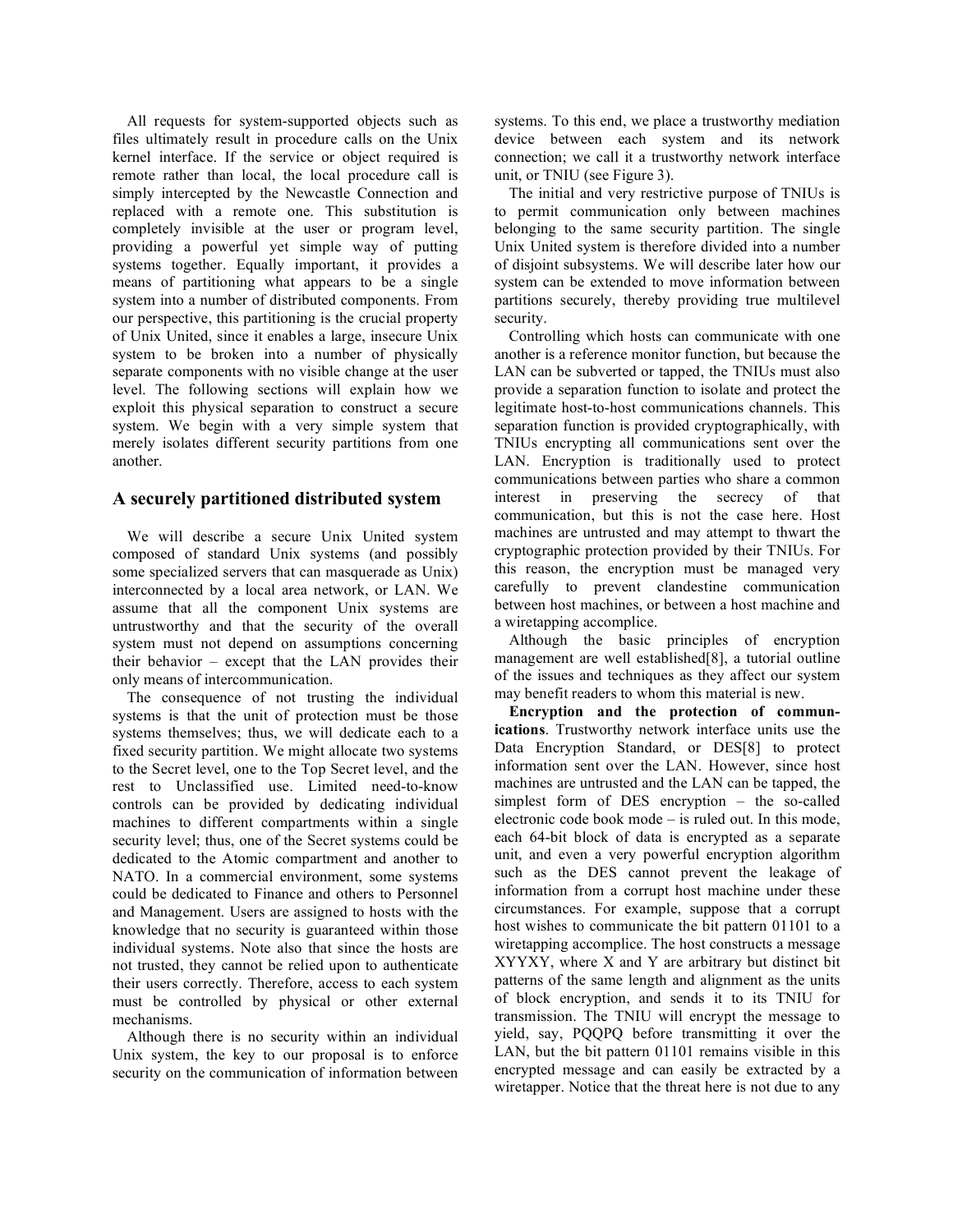weakness in the encryption algorithm employed, but to the way in which it is used; one need not be able to decrypt messages to extract information planted by a corrupt machine,





Clandestine communications channels based on plaintext patterns that persist into the ciphertext can be thwarted by employing a more elaborate mode of encryption called cipher block chaining, or CBC, which uses a feedback technique to mask such patterns by causing the encrypted value of each block to be a complex function of all previous blocks[8]. Of course, identical messages will yield identical ciphertexts, even when CBC-mode encryption is used. More importantly, messages that begin with the same prefix will yield ciphertexts that also share a common prefix. A corrupt host can therefore signal to a wiretapping accomplice by modulating the length of the prefix that successive messages have in common. This channel for clandestine information flow must be closed, and this will be achieved if TNIUs attach a random block of data, different in each case, to the front of each message before encrypting it,

The careful use of CBC-mode encryption prevents information from leaking through channels that modulate message contents, but significant channels for information leakage still remain. These are pattern-of-use channels whereby a corrupt host modulates the visible parameters of messages in a way that can be decoded by a wiretapping accomplice. The properties that can be modulated are the lengths of individual messages, their time and frequency of transmission, and their destination.

### **All techniques for introducing noise inevitably reduce the bandwidth available for legitimate communications and may increase the latency of message delivery.**

(Presumably the source is fixed at the location of the corrupt host.) These properties, of which length and destination are by far the most important, can be modulated to yield clandestine communication channels of surprisingly high bandwidth. Unless link

encryption is used to reinforce the end-to-end encryption described here, it will not be possible to completely sever these channels. Since link encryption is infeasible with most LAN technologies, the best approach is to reduce the bandwidth of these pattern-of-use channels to a tolerable level, either directly or through the introduction of noise,

The length channel is the easiest to deal with. TNIUs process message units of a fairly large, fixed size – say 1024 bytes. Long messages must be broken into a number of separate message units; short ones, and the residue of long ones, must be padded to fill a whole unit. (If this technique causes great numbers of largely empty message units to be generated, some of the legitimate bandwidth of the LAN will be wasted; but this is not usually a scarce resource and some tuning of the choice of the unit size is possible in any case.) When this is done, a wiretapper cannot observe the exact length of a message but can only estimate the number of message units that it occupies. This information will be difficult to extract, and the corrupt host will also have to modulate a second parameter (e.g., destination) so that the wiretapper can identify the message units constituting each message.

The bandwidth of the channel that modulates message destinations can only be reduced by introducing noise, thereby complicating traffic patterns so that the wiretapper finds it hard to detect and extract any deliberate modulation. The obvious way to do this is for each TNIU to generate a steady stream of spurious messages to all other TNIUs in its own security partition. Spurious messages are marked as such (under encryption, of course) and are discarded by TNIUs that receive them. More refined strategies, such as routing messages indirectly through a number of intermediate TNIUs before delivering them to their final destination, are clearly possible, but all techniques for introducing noise inevitably reduce the bandwidth available for legitimate communications and may increase the latency of message delivery. Each installation must choose its priorities in such a trade-off.

The techniques described so far enforce separation between the outside world and communications internal to the distributed secure system. They do not, however, provide separation between the different internal communications channels of the system. Thus, the reference monitor component of a Secret-level TNIU can determine that its host is attempting to communicate with another Secret-level host and that this communication accords with the security policy and may therefore proceed; however, it cannot prevent the LAN messages that constitute the communication from being delivered, either through error or malice, to the TNIU of, say, an Unclassified host. Furthermore,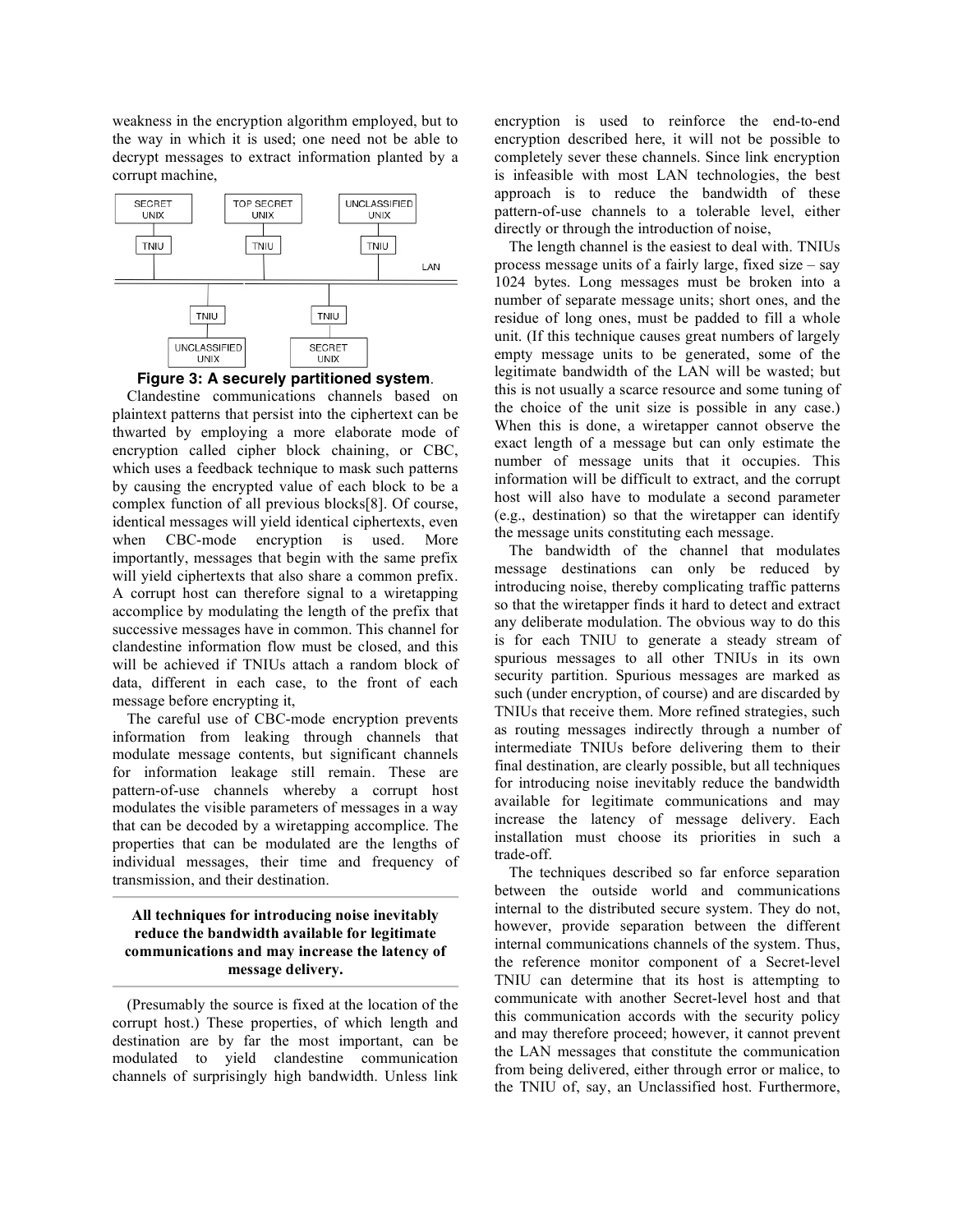unless additional mechanisms are introduced, the receiving TNIU will not necessarily be able to detect that the messages have been sent to it in error.

Incorrect delivery can occur because the LAN hardware, by accident or intent, misinterprets message destination fields, or because those fields are modified by an active wiretapper. (Remember that these fields must be in the clear so that the LAN hardware can interpret them.) TNIUs may attempt to overcome this threat by embedding the true source, destination, and security partition of each message unit inside the data portion of the message unit itself, where it will be protected by encryption, However, this technique can be defeated by an active wiretapper who splices the identification portion of a genuinely Unclassified message onto the body of a Secret one.

It might appear that CBC-mode encryption automatically protects against this type of attack and that because the encrypted value of each block within a message unit is a complex function of all previous blocks, messages formed by splicing parts of different messages together will decrypt unintelligibly, In fact, this is not so. Although the encrypted value of each block produced by CBC-mode encryption depends implicitly on all prior plaintext blocks, it depends explicitly on only the immediately preceding ciphertext block[8]. Thus, damage to the contents or sequencing of ciphertext blocks affects only the decryption of the block immediately following the damaged or misplaced block; in other words, CBC-mode decryption is "self-healing."

Two methods are available for securely separating the communications channels belonging to different security partitions. The first uses a high-quality checksum to guarantee the integrity of each message unit, including its identification fields. TNIUs must calculate the checksum of each message unit before they encrypt it, and they must encrypt the message unit and its checksum as a single unit so that the checksum will be protected by encryption. Whenever a TNIU receives a message unit, it must first decrypt it and recompute its checksum. Only if the recomputed checksum matches the one sent with the message unit should the unit be accepted by the TNIU for further processing. The integrity of all message units accepted is thereby guaranteed because they cannot be forged, modified, or formed by splicing parts of different units together during transmission over the LAN, Consequently, TNIUs can trust the value of the security partition identifier embedded in each message unit, then they can (and must) reject those bearing a different identifier.

The second method for distinguishing the communications belonging to different security partitions is to use a different encryption key for each partition. (Until now, we have implicitly assumed that the same key is used for all communications.) Each TNIU will be provided with only the single key associated with its own security partition and will therefore have no way of communicating with TNIUs belonging to different partitions. If a message unit is delivered to a TNIU belonging to a different security partition from its sender, it will be encrypted using one key and decrypted using another, making it unintelligible to the host attached to the receiving TNIU. It is unwise, however, to allow the untrusted host machines to see even such unintelligible transmissions from another security partition, so we propose to combine the use of different encryption keys with the checksum technique described earlier. A message delivered to a TNIU in a different security partition from its sender, and therefore encrypted and decrypted with different keys, will certainly fail to checksum correctly.

The use of both checksums and different encryption keys is not strictly necessary, since either technique is sufficient to separate the communications channels belonging to different security partitions. The two techniques are complementary, however, and provide worthwhile redundancy. Checksums guarantee the integrity of message contents, a very desirable property in its own right, while the use of different encryption keys provides failsafe separation.

Any system using encryption must contain mechanisms for generating and distributing keys securely. But unlike connection-oriented (virtual circuit) schemes in which a unique key must be manufactured and distributed every time a new circuit is opened, our system imposes no requirement for frequent or rapid key distribution. The key allocated to a TNIU is a function of the (fixed) security partition to which its host belongs. This, combined with the presumption that a LAN-based system is geographically compact, makes manual key distribution perfectly viable. Because of its evident simplicity and security, this is the mechanism we employ. If the fear of cryptanalysis calls for more frequent key changes than is convenient for manual distribution, a set of keys can be installed on each occasion or a single master key can be installed from which the TNIU can manufacture a whole set of communications keys. In either case, the TNIUs must contain mechanisms for synchronizing their current encryption keys.

Although not strictly necessary, it is highly desirable to be able to detect and counter the activity of an active wiretapper who attempts to "spoof" the system by replaying recordings of genuine LAN messages. (Consider, for example, a banking system that carries messages such as "move \$100 from account A to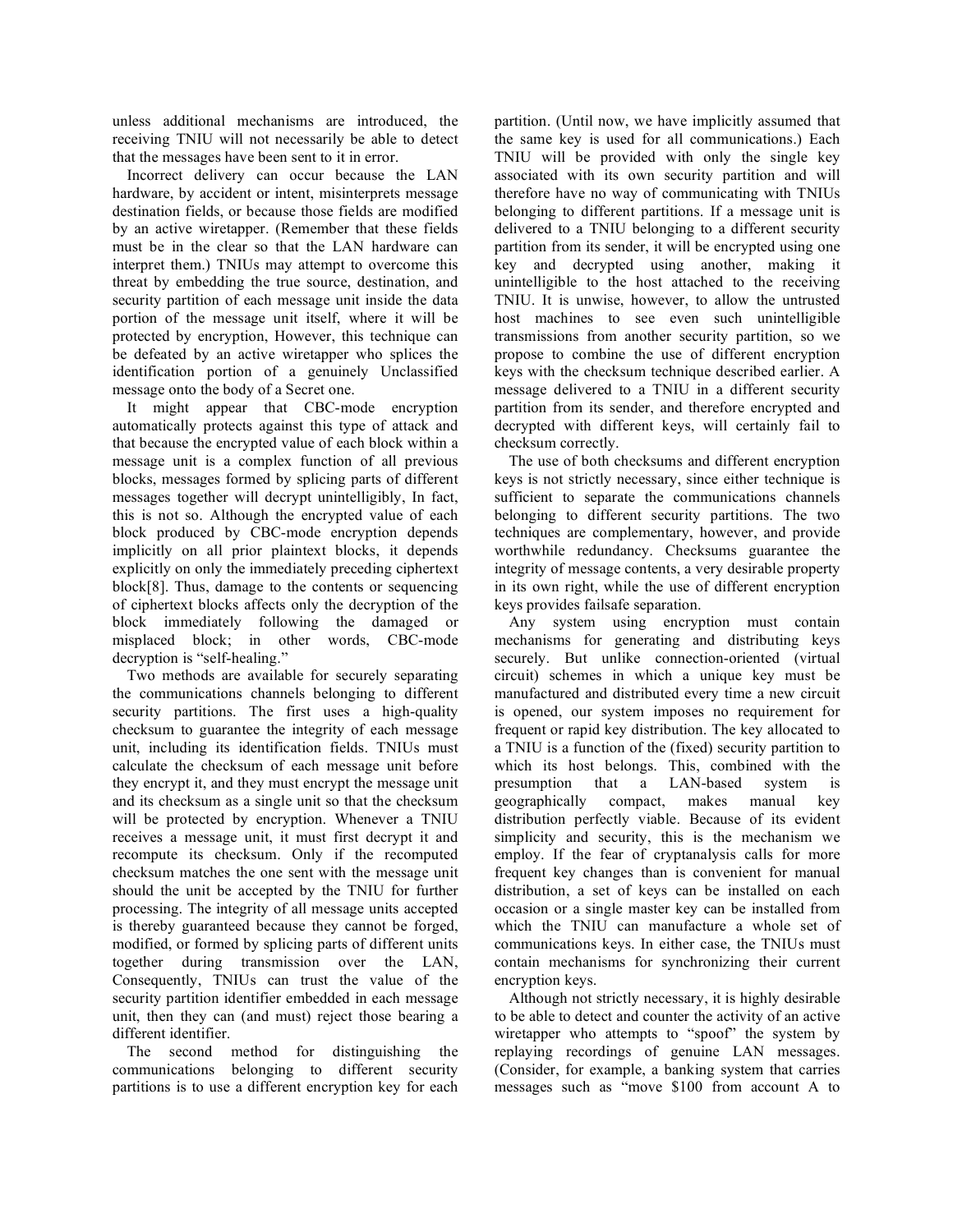account B. ") Spoofs can be detected if sequence numbers or time stamps are embedded in each message unit. Of course, it is perfectly feasible for hosts to do this themselves, but it seems more appropriate for TNIUs to provide this function. The sequence number or time stamp of each message unit can constitute the unique material that should be attached to the front of each message prior to encryption to mask the similarity between messages that share a common prefix. Synchronizing the sequence numbers or time stamps used between each pair of TNIUs requires a special TNIU-to-TNIU protocol. This protocol must be resistant to spoofs, but it obviously cannot use sequence numbers or time stamps itself for this purpose. A challenge-response technique first proposed by Needham and Schroeder[9] can be used instead.

**The integration and construction of TNIUs**. The interposition of a TNIU between a host and its LAN station raises interesting questions concerning the location of various protocol functions. The whole issue of assigning function to layers in a protocol hierarchy can become quite complex in the presence of encryption because standard functions such as checksums and sequence numbering, for example, are duplicated – though in a different and more sophisticated way – by the protection and security mechanisms. For this reason, TNIUs should not operate below the normal protocol layering hierarchy but must be integrated with it. In fact, we propose that TNIUs take over all protocol functions, except those at the highest level. The benefit of this approach is that the TNIUs act as network front ends, relieving their hosts of the low-level network load and thereby boosting overall performance.

The top-level protocol of the Newcastle Connection provides a remote procedure call, or RPC, service and requires a fairly reliable datagram service from the lower levels of its protocol hierarchy. We use this datagram service as the interface between host machines and their TNIUs; individual datagrams form the message units that are encrypted and protected by the TNIUs. Most RPCs and their results can be encoded into a single datagram, but those concerned with file reads and writes, which can transfer arbitrarily large amounts of data, are broken into as many separate datagrams as necessary by a subprotocol of the host machines' RPC protocol.

The cryptographic techniques employed by TNIUs counter the threat of information disclosure. The remaining danger is denial of service caused by the destruction of genuine LAN traffic or the injection of large quantities of garbage. Although they can do nothing to prevent or defeat such attacks, TNIUs must, as a correctness requirement, continue to provide reliable (though necessarily degraded) service in spite

of such occurrences. It is also a correctness requirement of TNIUs that they recover from crashes safely. (Of course, verified software does not crash, but we must allow for the possibility of a power failure.)

TNIUs that perform all the functions described certainly present a challenge in both construction and verification. We argue, however, that they are very similar to the cryptographic front ends of wide-area networks, and examples of these have already been built and, in some cases, verified,4 Modern 16-bit microprocessors provide a suitable hardware base for the construction of TNIUs, and single-chip implementations of the DES algorithm are available that can perform CBC-mode encryption at LAN speeds. A separation kernel must be used to enforce cleartext/ciphertext (so-called red/black) separation within each TNIU, with the basic physical protection provided by the memory management chips appropriate to the chosen processor. Since no disks are needed (the software can be held in ROM), a complete TNIU should fit on a single board and cost less than a thousand dollars.

Unclassified hosts can generally be considered to belong to the same security partition as the outside world. They need not be separated from it, and therefore their TNIUs need not use encryption to protect their communications. In this case, there is no need to provide TNIUs to Unclassified hosts, and this provides a worthwhile economy in systems where the majority of hosts are Unclassified. It also permits a standard, unpartitioned Unix United system to be smoothly upgraded to a securely partitioned one by the addition of a limited number of TNIUs.

# **A multilevel secure file store**

The design introduced so far imposes a very restrictive security policy. The security partitions are isolated from one another with no flow of information possible across different levels or compartments. We will now explain how to extend this design to permit information to cross security partitions in a multilevel secure manner. This will allow information to flow from the Secret to the Top Secret levels, for example, but not vice versa.

It might seem that multilevel secure information flow could be provided by simply modifying the policy enforced at the TNIUs so that, for example, Top Secret machines could receive communications from Secret machines as well as Top Secret ones. Top Secret TNUIS would be provided with the Secret as well as the Top Secret encryption keys and would permit incoming but not outgoing communications with Secret-level machines. The flaw in this scheme is that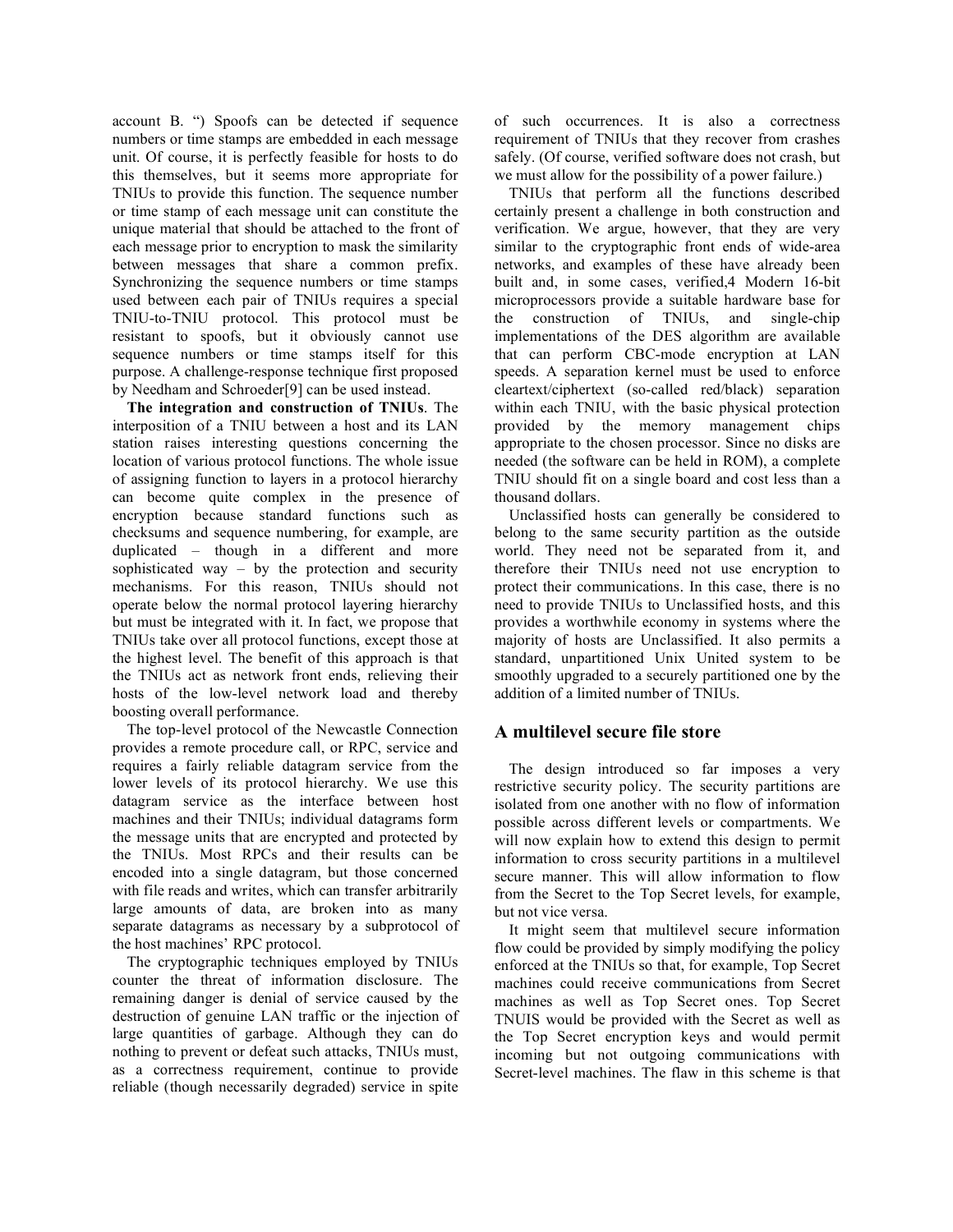the communication could not be truly one way; a Secret machine cannot reliably send information to a Top Secret one without first obtaining confirmation that the Top Secret machine is able to accept it and, later, that it has received it correctly. The Secret machine must therefore be able to receive information from the Top Secret machine as well as send to it. This conflicts with the multilevel security policy.



**Unix United system incorporating a secure file store.**

Certainly the trustworthy TNIUs in the system could be enhanced to undertake reliable delivery of data across security partitions, but this misses the point. If one host sends a file to another, the sender needs to know that the receiver has been able to store the file correctly, not merely that its TNIU received it correctly. Notice, too, that this scheme would only provide for unsolicited communications; a Secret machine could send information to a Top Secret machine of its own volition, but the Top Secret machine could not request that the information be sent because its request would constitute an insecure information flow.

The best way to provide secure information flow across security boundaries is through a trustworthy intermediary that provides an independent and useful service. The complexity of such an intermediary will depend on the generality of that service. Combining simplicity with the most useful function, we have selected files as the only objects allowed to cross security boundaries, and we have chosen the multilevel secure storage and retrieval of files as the service provided by the trustworthy intermediary. This is achieved by adding to the system a secure file store with the ability to communicate with hosts of all security classifications. The idea is that when a Secret-level host wishes to make one of its files available to higher levels, it "publishes" it by sending it to the secure file store. A Top Secret host can subsequently acquire a copy of this file from the secure file store.

Before describing the mechanism of the secure file store, we need to outline its logical position and role within the overall Unix United system. Conceptually, the secure file store is just an ordinary Unix system that returns exceptions to all system calls except certain ones concerned with files. As with any other component, it will be associated with a directory, say SFS, in the Unix United directory structure. The SFS directory will contain subdirectories for each security partition in the overall system. A simple Unix United directory structure containing just the secure file store and two ordinary hosts is shown in Figure 4.

The ordinary hosts are associated with the directories TSUnix and SUnix and are allocated to the Top Secret and Secret security partitions, respectively. Of course, from within SUnix, the TSUnix branch of the directory tree is invisible, and vice versa. Even if the Newcastle Connections within TSUnix and SUnix are aware of each other's existence, any attempted intercommunication will be stopped by their TNIUs. If the Secret-level user John of SUnix wishes to make his "paper" file available to the Top Secret user Brian, he does so by simply copying it into a directory that is subordinate to the SFS directory. For example:

publish <paper/ ../SFS/SECRET/john/paper.

(We explain later why this command uses "publish" and a later one uses "acquire" instead of the standard Unix command "cp.") This command will cause the secure file store machine to receive a remote procedure call from SUnix requesting it to create and write a file called paper located as a sibling of the file "c. " The secure file store will consult its record of the security policy to determine whether such a machine is allowed to create Secret-level files. Assuming that it is, the requested file operation will be allowed to proceed and the copy of the file will be created. Similarly, when the Top Secret user Brian attempts to print a copy of the paper by issuing the command

acquire /../SFS/SECRET/john/paper|lpr

the secure file store will receive a remote procedure call from the machine TSUnix requesting a copy of the file. Once again, it can consult the security policy, where it will see that the request should be allowed to proceed. The secure file store will, however, refuse requests from TSUnix to write into this "paper" file, or to delete it, since these contravene the requirements of multilevel security. Similarly, John will not be allowed to read the "salaries" file held under the TOPSECRET directory.

We now move from the services provided by the secure file store to its construction. A multilevel secure Unix file system might seem to demand a substantial number of provably trustworthy mechanisms – virtually a secure Unix. With careful design, however,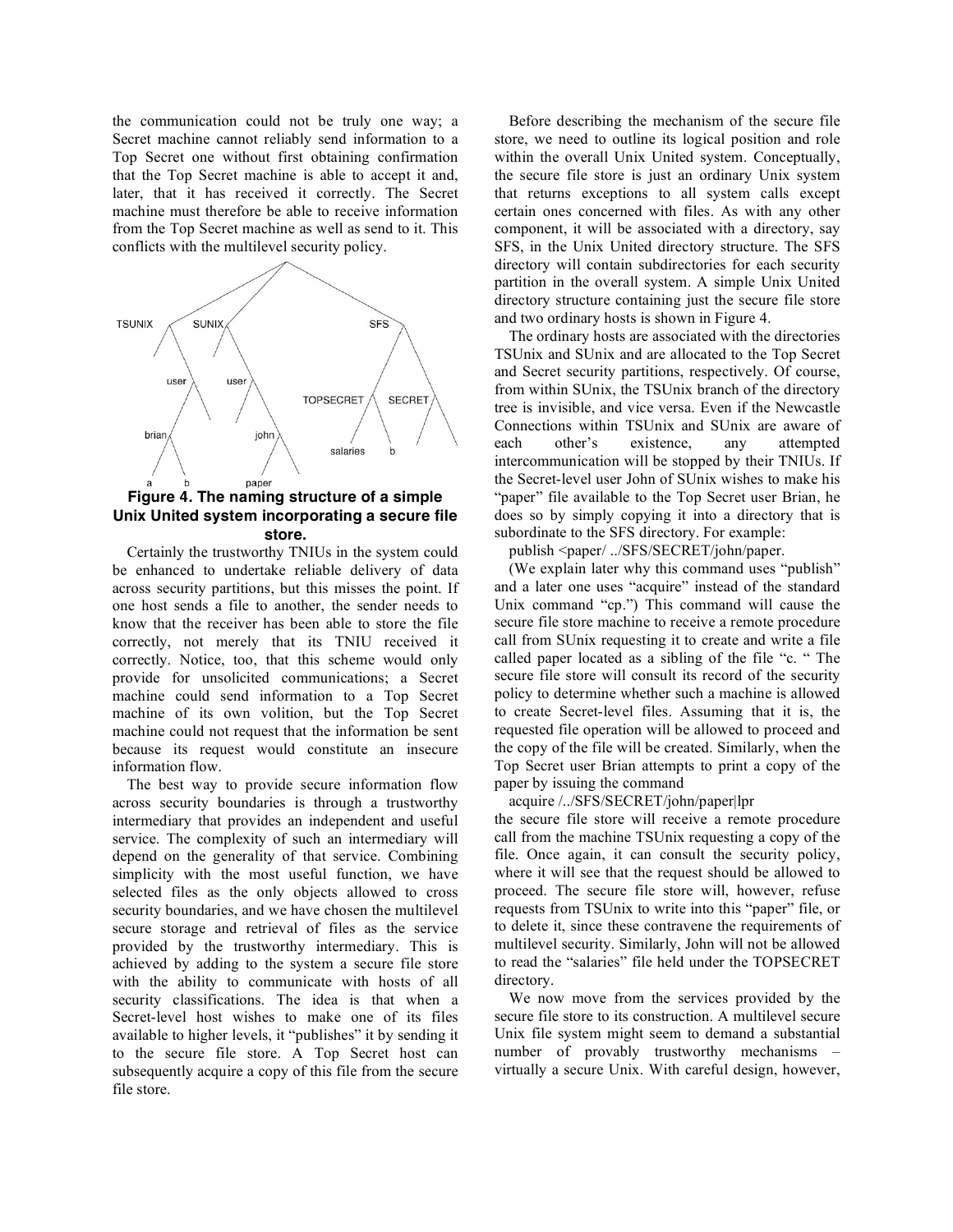we can reduce the number of trusted mechanisms considerably.

The basic idea is to partition the secure file store into trusted and untrusted components housed in physically separate machines. The trusted component, called the secure file manager, or SFM, is a reference monitor concerned with enforcing the security policy; its file storage is provided by the untrusted components. These untrusted components can be thought of as separate, standard Unix systems connected directly to the SFM. Each untrusted file storage machine is dedicated to a single security partition and is identified with one of the subdirectories of the SFS directory (see Figure 5).

Communicating with hosts in different security partitions requires an enhanced TNIU for the SFM, one that contains the encryption keys of all security partitions. The internal structure of a TNIU with multiple encryption keys will be slightly more complex than that of one with just a single key, particularly if communications using different keys can be in progress simultaneously. Cleartext belonging to logically separate channels should be managed by separate virtual machines, and temporal separation must be provided for different uses of its single DES chip. These are not significant complications, however, and the responsibility for correctly managing more than one encryption key is a small additional burden for the trusted mechanism of a TNIU.

Host machines requiring access to secure files send remote procedure calls, or RPCs, to the SFM. The TNIU of the SFM determines the sender's security partition and passes this information to the SFM along with the decrypted RPC. The SFM can then inspect the RPC to check if the requested operation complies with its security policy. If it does, the SFM simply forwards the RPC to the appropriate file storage machine for processing and relays the results (suitably encrypted) back to the original caller.

There is an obvious flaw in this scheme, however. Because the Unix file storage machines cannot be trusted, they constitute a security weakness – even though each holds files belonging to only a single security partition. A host machine in the Top Secret partition could modulate its legitimate requests for reading secure files belonging to the Secret partition to convey Top Secret information to the Secret-level file storage machine. For example, suppose the secret file storage machine contains a group of 26 files, each a different length. If a corrupt Top Secret host requests, as it may legitimately do, copies of the fifth, fourteenth, ninth, seventh, thirteenth, and first shortest files in that order, then the Top Secret string E-N-I-G-M-A will have been communicated to the Secret file storage machine. This machine could then

encode the information received into a file that could subsequently and legitimately be retrieved by a Secret-level host.

Although we cannot prevent Top Secret information from getting into the Secret-level file store, we can prevent it from getting back out again. Once we recognize this, the solution to the above problem is at hand.

The only objects that leave file storage machines are files retrieved in response to external requests. Consequently, any clandestine information that is to reach the outside world must be encoded into those files. Since all movement of files into and out of the file storage machines is mediated by the SFM, security will be maintained if the SFM prevents the file storage machines from encoding information into (i.e., modifying) outgoing files. In other words, security depends on the SFM being able to guarantee the integrity of files retrieved from the file storage machines.

UNTRUSTED UNIX FILE STORAGE MACHINES



#### **Figure 5. Conceptual structure of the secure file store.**

This can be achieved if a checksum is added to each file by the SFM before it is stored in one of the untrusted file storage machines. Any attempt by a file storage machine to modify a file will be detected on its subsequent retrieval by the SFM when the recomputed checksum fails to match the one stored with the file. Of course, this only works so long as the file storage machines are unable to forge the checksums. This can be ensured in two ways (other than by keeping the checksums in the SFM). The first is to use a conventional checksum (i.e., one computed by an algorithm that may be known to the file storage machines) but to protect it by encrypting the file and the checksum as a single unit. The second technique is to use a crypto-checksum that depends on a secret key for its computation. An example of a crypto-checksum is the final block of ciphertext produced during CBC-mode encryption, an alternative is to simply encrypt a conventional checksum. The advantage of crypto-check sums is that they cannot be forged by those who do not possess the key; they can therefore be used with information stored in the clear.

Either technique can be used to guarantee the integrity of files retrieved from the untrusted file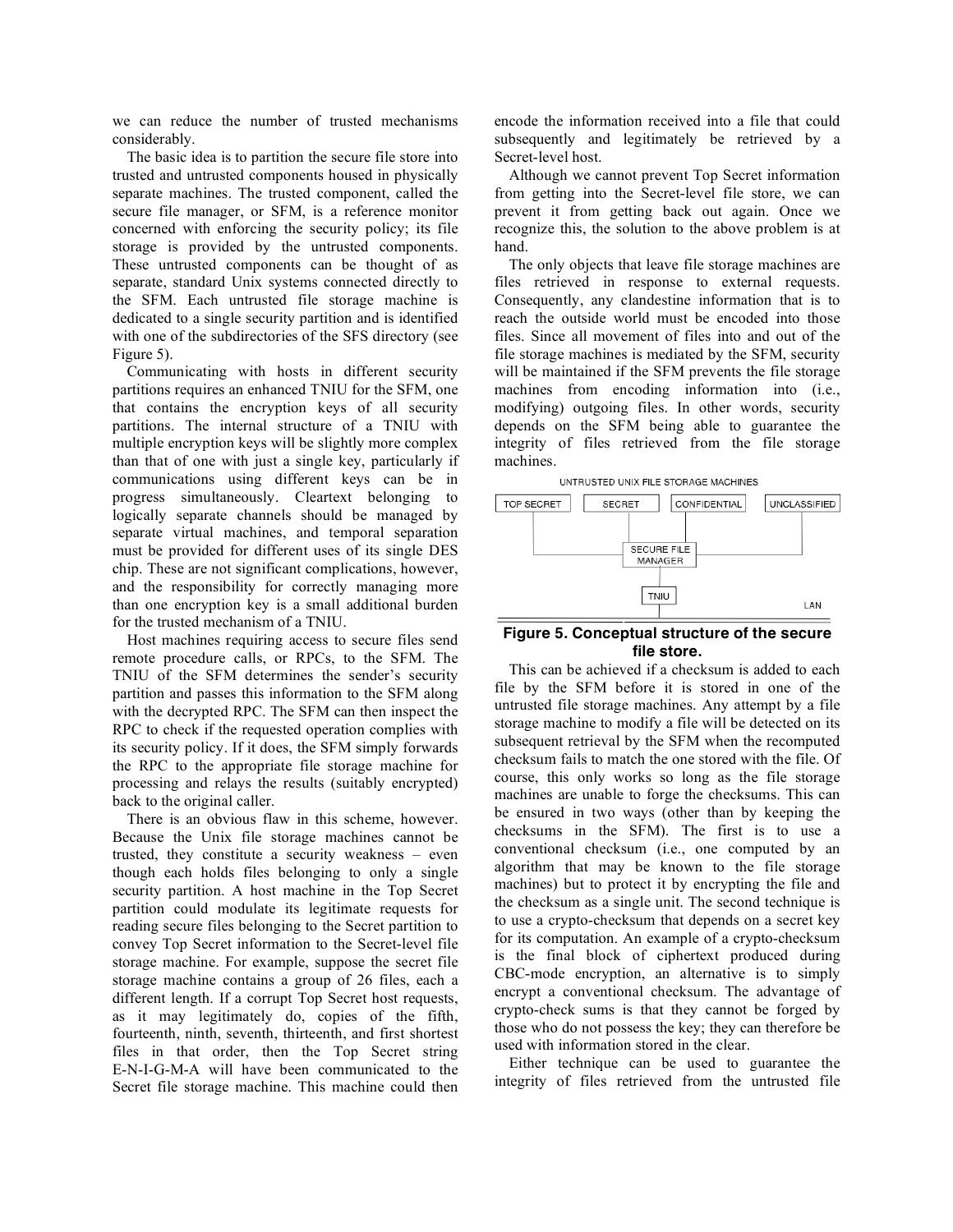storage machines. We prefer the crypto-checksum approach because it requires only a single operation. Intermediate checksums can be included at intervals within the file if the SFM has insufficient space to buffer an entire file. If part of a file has already been delivered to a host when modification to a later part is detected by the SFM, then some clandestine information may have been conveyed to the host through the position at which the modification began and file transfer was aborted by the SFM. This channel has very limited bandwidth, and as long as all checksum failures raise a security alarm and are logged by the SFM, it is not considered a serious security risk.



**Figure 6. Actual structure of the secure file store**.

Checksums prevent the untrusted file storage machines from modifying the files consigned to them and from manufacturing forgeries, but they do not prevent them from signaling to a collaborator by choosing which legitimate files they return in response to requests. For example, a Secret host could send a steady stream of requests for file X, but the files actually returned by the Secret file storage machine could be quite different. In particular, they could be files selected on the basis of length, say, to convey information in the manner of the E-N-I-G-M-A example given earlier, To close this channel, the SFM must be able to verify that the correct file is returned in response to each request. This is easily accomplished by including the name of each file in the checksum calculation.

A variation on this method of covert communication is not so easily countered, however. A file storage machine can keep several old copies of a legitimate file and signal to an outside collaborator by choosing which version of the file to return in response to each request. This type of attack can be countered by recording a time stamp with each file and keeping a separate record of the time stamp that identifies the current version of the file. The problem here is to find a safe place to keep the record of each file's current time stamp. It cannot be entrusted to the file storage machines without additional mechanisms for

safeguarding its own integrity, and keeping it in the SFNI will impose a substantial storage requirement on a machine that is intended to have no disks of its own.

To keep the trusted mechanism of the SFM simple, we prefer to reduce the bandwidth of this channel rather than attempt to close it completely. The SFM embeds a time stamp into each file before calculating its checksum and consigning it to an untrusted file storage machine. In addition, the SFM maintains. in its own private storage, a cache of the names and time stamps of all files read from or written to an untrusted file storage machine during, say, the last five minutes. Any attempt to return different versions of the same file within a shorter period will be detected by the SFM and will raise a security alarm. Attacks that operate over a longer period will go undetected, but their bandwidth will then be so low that they can be discounted as serious threats.

Once clandestine information has been prevented from leaving a file storage machine, there is no longer any need to provide separate file storage machines for each security partition; the integrity checks performed by the SFM constitute the required separation mechanism. Accordingly, the file storage machines can all be replaced by a single Unix system called the isolated file store, or IFS. Rather than connect the IFS directly to the SFM, we prefer to connect it to the LAN via a TNIU in the standard way. For it to be truly isolated from the rest of the system, however, the TNIU of the IFS must be loaded with a special encryption key that is shared only with the TNIU of the SFM (see Figure 6).

The revised SFM is required to perform two security-critical tasks and is therefore split into two logically separate components: the file access reference monitor, or FARM, and the file integrity guarantor, or FIG. The task of the FARM is to ensure that all file access requests comply with the security policy. the FIG is responsible for computing and checking the checksums and time stamps on files sent to or received from the IFS.

The FIG achieves its purpose by employing checksum techniques very similar to those used for LAN messages by the TNIUs. We therefore suggest constructing the FIG by making minor modifications and extensions to an ordinary TNIU. The FARM function of the SFM is also straightforward, requiring only the imposition of simple access control rules determined by a security policy. This function can be performed inside a separate virtual machine provided by the separation kernel of the machine that supports the TNIU/SFM functions.

We therefore conclude that all the functions of a complete SFM can be easily integrated into the TNIU that connects it to the LAN. The development and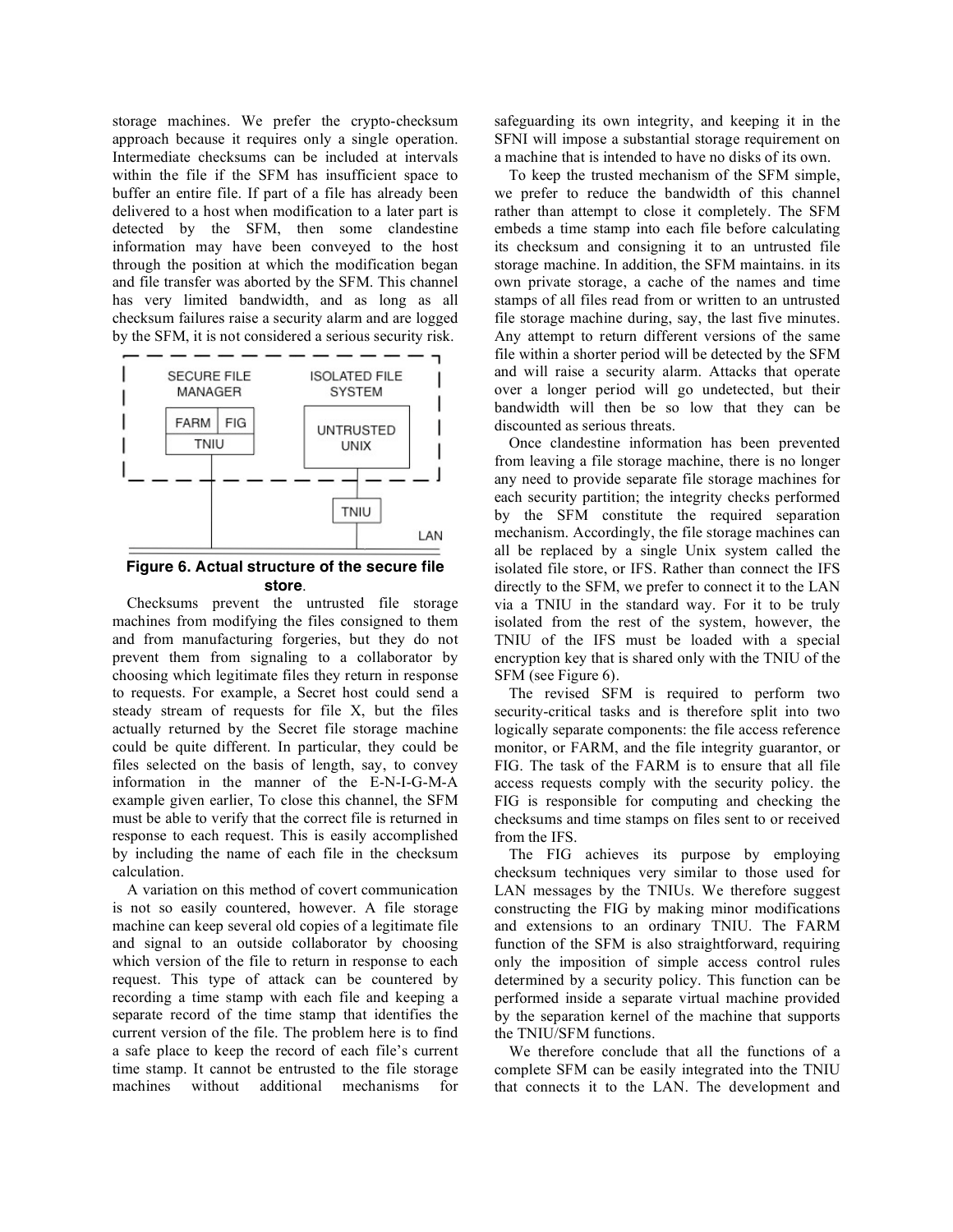verification costs of an integrated TNIU/SFM should be little more than those for a TNIU alone, and production costs should be about the same – approximately a thousand dollars.

The FIG checksum mechanism allows files to be read or written only in their entirety. This is different from the standard Unix file system interface, which permits incremental reading and writing, and the repositioning of the file pointer. For this reason, secure files cannot be accessed through the normal Unix file system interface but must use a special extension to that interface provided by the Newcastle Connection. This extension adds new system calls to publish, acquire, and delete secure files, and to list the names of the secure files belonging to a given security partition, (The list operation must be implemented very carefully so as not to provide the IFS with a clandestine information channel.) The minor inconvenience caused for users by this nonstandard interface is certainly no worse than that imposed by the file transfer programs used in conventional network architectures and is more than outweighed by the simplicity of the trusted mechanisms needed to implement it. Extensions to this scheme that do provide the full, standard Unix file system interface are described in a technical report[10], but the difficulties of providing secure access to Unix i-node information and to directories tend to compromise the attractive simplicity of the basic scheme. Completely different mechanisms are known and are probably preferable in this case.

# **The accessing and allocation of security partitions**

A system in which terminals are attached to machines of fixed security level can be somewhat inconvenient to use. A Secret-level user can send mail to a Top Secret user via the secure file system, but the recipient can only reply by leaving his Top Secret machine and logging in to one at the Secret level, or lower. We can avoid this inconvenience and make additional services possible by connecting terminals to trustworthy terminal interface units, or TTIUs, rather than to hosts directly. Moreover, we can then include provisions for dynamically changing the allocation of machines to security partitions.

Accessing different security partitions. What we term a trustworthy terminal interface unit is basically a TNIU enhanced with some additional trusted functions, including a terminal driver, some very limited Newcastle Connection software, and an authentication mechanism. Each of these logically separate mechanisms runs in an individual virtual machine provided by the separation kernel supporting the TTIU.

A TTIU in the "idle" state simply ignores all characters reaching it from the LAN or from its terminal until a special character sequence is typed at the keyboard. This will cause the TTIU to connect the terminal to its authentication mechanism, which will then interrogate the user to determine his identity. Once the user has been authenticated, he can be asked for the security partition to which he wishes to be connected. If the requested partition is within his clearance and all other requirements of the security policy are satisfied (for example, a terminal located in a public place is not permitted a Top Secret connection even if its user is authorized to that level), then the TTIU will load the encryption key of the partition concerned into its DES chip. The Newcastle Connection software in the TTIU will then be able to contact its counterpart in a host machine belonging to the appropriate security partition, and the user will thereafter interact with that remote machine exactly as if he were connected to it directly.

The Newcastle Connection component in the TTIU must be able to respond to remote procedure calls directed to it by the Newcastle Connection of the remote machine. The only calls that require a nonerror response are those appropriate to terminals, namely "read from the keyboard", "write to the screen," and a couple of others concerned with status information. Thus, only a fraction of the full Newcastle Connection software is required for a TTIU, and just like the similar software in a conventional host, it need not be trusted.

#### **A system in which terminals are attached to machines of fixed security level can be somewhat inconvenient to use.**

None of the additional trusted mechanisms required to upgrade a TNIU to a TTIU should present an undue challenge in either construction or verification, Nor should the presence of these additional mechanisms affect the construction or verification of the TNIU components themselves, since TNIUs are constructed on top of a separation kernel. In fact, the presence of a separation kernel makes it perfectly feasible to support multiple terminals, each with a separate set of TTIU and TNIU components, on a single processor.

**Changing security partitions dynamically**. TTIUs enable users to connect to machines in different security partitions, thereby allowing them to perform each of their activities at the most appropriate level within their clearance. If a security policy with a large number of need-to-know compartments is supported, however, the number of different security partitions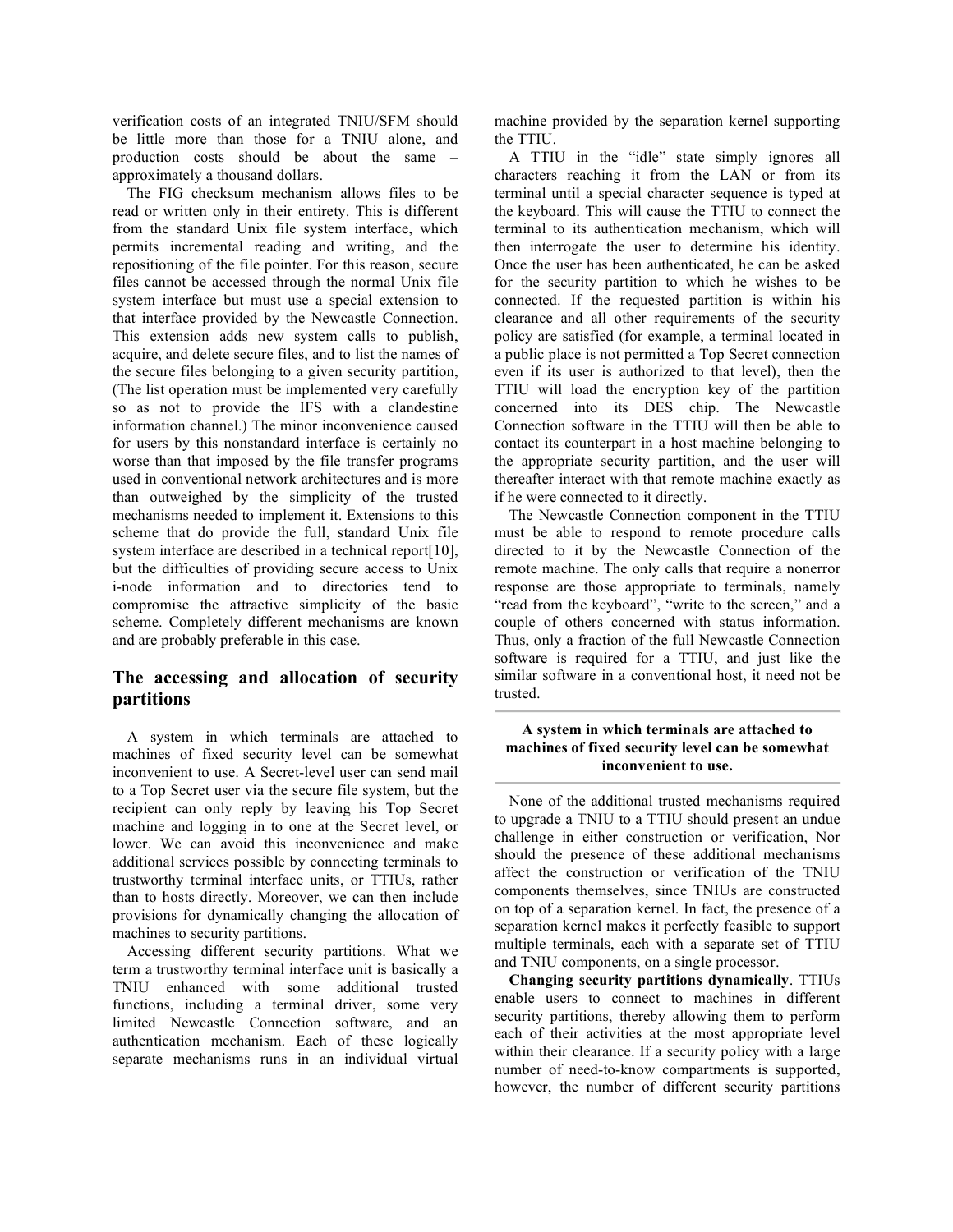can well exceed the number of physical hosts available. Even when the number of distinct security partitions is small, the demand for resources within each partition can vary with time. Furthermore, some users might prefer to use personal workstations for their activities in many different security partitions. All these cases require some provision for reallocating host machines to different security partitions.

With untrusted hosts, this can only be accomplished by temporal separation, which in its simplest form is periods processing. This requires manual intervention to exchange all demountable storage and the reinitialization of all fixed storage to remove every trace of information from the old security partition before the machine can be brought up again at its new level, either "clean" or reloaded with the suspended state of some previous activation at that level.

Manual periods processing requires very rigid administrative controls, and it is slow and expensive, We therefore propose mechanisms for automating the process, making it both rapid and secure. The mechanisms required include one that causes a host's TNIU to load the encryption key of a new security partition, and another that provides temporal separation for different uses of the host machine,

#### **A project to develop an implementation of the system described here has a sponsor and is being carried out.**

The system state of a host machine is contained in its writable storage: CPU registers, RAM, and disks, The disks of a Unix system provide swap space and contain the local file system. With the exception of the file system, the local storage available to a host is all used for strictly temporary purposes and can simply be erased and reinitialized when the host changes security partitions. This is achieved by causing the host to boot-load a trusted stand-alone purge program from ROM on power-up, or on command from its TNIU. This program systematically clears and reinitializes all temporary storage available to its host processor.

Unlike temporary storage, the local file system cannot just be erased when the host changes security partitions; it must be retained (inaccessibly) for later activations of the host in the same partition. Since Unix United provides convenient access to remote files, this requirement can be satisfied by holding files remotely, either in file servers dedicated to particular security partitions, or in the secure file store.

Operating host machines without local file store is inefficient. Accordingly, the purge program creates a local file system on its host's disk and initializes it to contain the standard utility programs. (These can be obtained from a local read-only floppy disk, or from a

"boot server" accessed over the LAN.) Each reference to an apparently local file is intercepted by a local file relocation process added to the Newcastle Connection. This process checks to see if the requested file is already present in the local file system. If it is, the access is allowed to proceed normally. If it is not, the relocation process first obtains a local copy of the file from the machine that maintains the permanent version of the host's file system for the security partition concerned. For example, if the host is known as PW5 (personal workstation number 5) and is currently operating in the Secret(NATO) partition, then a reference to the local file /user /john /paper might cause the local file relocation process to obtain a copy of the file /../SNSERVER/PW5/user/john/paper, where SNSERVER is the name of the machine that maintains the Secret(NATO) file system. This process is perfectly straightforward and need not be trusted, since an attempt to name a machine in the wrong security partition will be caught by the standard TNIU mechanisms (the local and remote machines will have incompatible encryption keys). Files modified or created during a session must, of course, be written back to their permanent file system by the local file relocation process at or before the end of the session,

In outline, the complete scenario for automatically changing the security partition in which a host operates is as follows. A user at a terminal attached to a TTIU is authenticated and asked for the security partition in which he wishes to work. If this partition is within his clearance, a signal is sent to the TNIU of a vacant host machine (or to the user's personal workstation) instructing it to switch to the indicated security partition. This signal is protected against forgery or spoofing by the standard encryption techniques employed between TNIUs. Upon receipt of the signal, the host's TNIU loads the encryption key appropriate to the new security partition, initiates the purging and reinitialization of its host machine, and informs the host's local file relocation process of the identity of its new security partition,

We have described a distributed system that provides a limited but useful form of multilevel secure operation. Four distinct methods for achieving separation (physical, temporal, cryptographical, and logical) have been illustrated. When used judiciously, they can provide security without inefficiency and with only a limited number of trusted mechanisms. Moreover, our trusted mechanisms are relatively simple and within the current state of the art. Indeed, a number of them have previously been proposed (and some implemented) by others, though usually as stand-alone systems. A more extensive treatment of the topics covered in this article is available as a technical report[10]. It describes our mechanisms in more detail,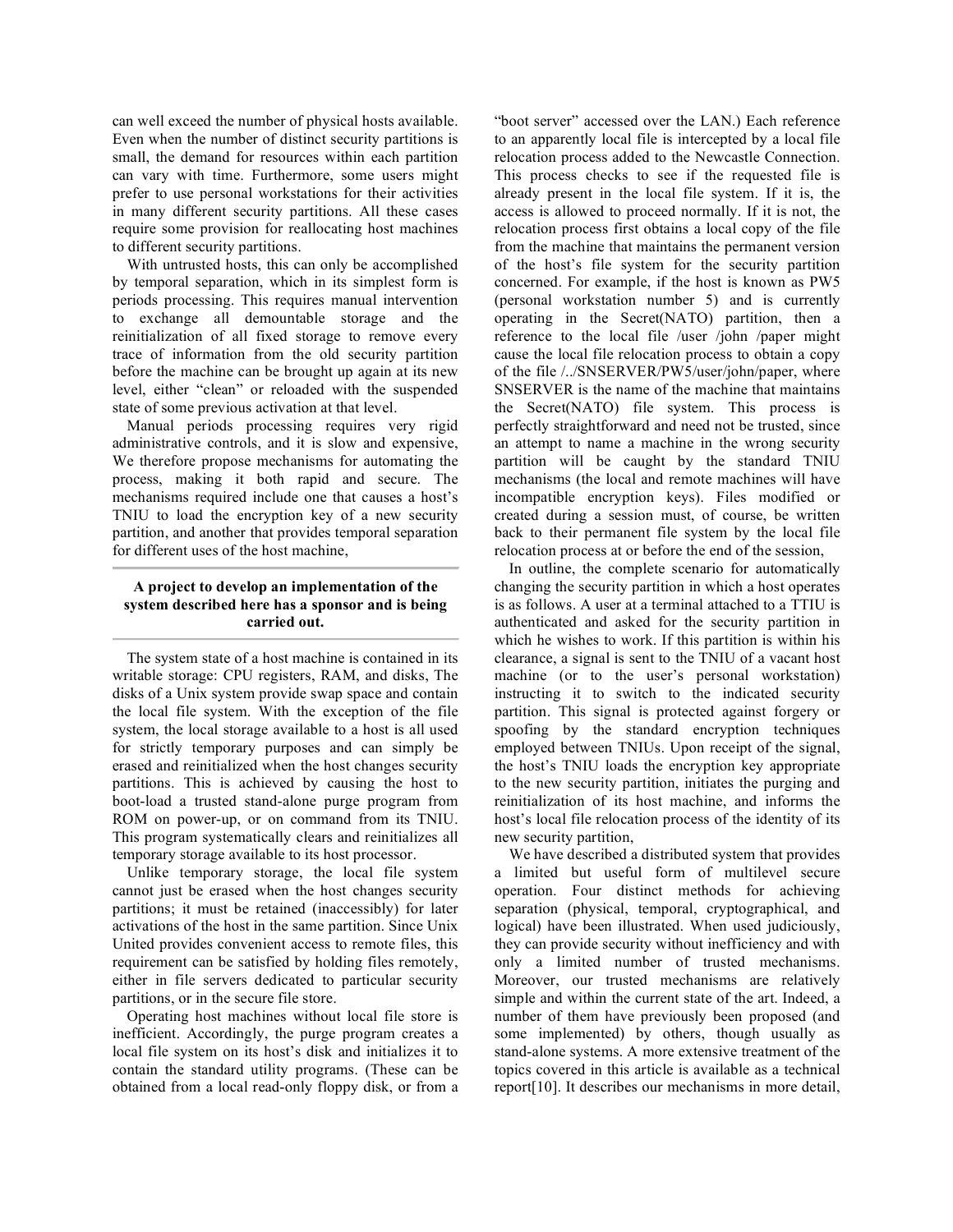relates them to their precursors, and discusses some enhancements to the basic system (the inclusion of downgraders or guards, and support for multilevel objects, for instance). Readers who wish to learn more about issues and techniques relating to computer security should consult the excellent book by D. E. Denning[8].

A project to develop an implementation of the system described here is being sponsored by the Royal Signals and Radar Establishment, or RSRE, of the UK Ministry of Defence, and is being carried out by System Designers Ltd, of Camberley in conjunction with the Microelectronics Applications Research Institute, or MARI, and the Computing Laboratory of the University of Newcastle upon Tyne. The first stage of this project will result in the delivery of a prototype to RSRE in mid-1983. The security mechanisms of the prototype will be provided by ordinary user processes in a standard Unix United system. This will not, of course, be secure, but it will allow the operation of the various mechanisms to be studied in practice, enable the overall performance of the system to be evaluated, and most importantly, permit the impact of a mechanically enforced security policy to be observed in a realistic environment. If this stage is judged a success, a prototype implementation of the real system will follow. We hope that before long we will be able to report on the progress of this project and, in due course, on how well it achieves its security, usability, and performance goals.

### **Acknowledgments**

This research was sponsored by the Royal Signals and Radar Establishment, Malvern, England. We very much appreciate the enthusiastic encouragement of Derek Barnes of RSRE and the stimulation of our many colleagues at Newcastle, particularly those involved with Unix United. The Newcastle Connection, a commercial product licensed by MARI, is the creation of Lindsay Marshall and Dave Brownbridge, while the remote procedure call mechanism is the work of Fabio Panzieri and Santosh Shrivastava.

Two anonymous referees directed our attention to a number of vexatious technical problems with some of our mechanisms and led us to make several improvements. The final form of this article benefited considerably from the careful reading, criticism, and advice of Pete Tasker of the Mitre Corporation. Sarah Rolph, also of the Mitre Corporation, suggested many improvements in the presentation of this material.

### **References**

1. C. E. Landwehr, "A Survey of Formal Models for Cornputer Security, " *Computing Survey*s, Vol. 13, No. 3, Sept. 1981, pp. 247-278.

2. M. H. Cheheyl et al., "Verifying Security," *Computing Surveys*, Vol. 13, No. 3, Sept. 1981, pp. 279-339.

3. J. M. Rushby, "The Design and Verification of Secure Systems," *Proc. Eighth ACM Symp. Operating System Principles*, Dec. 1981, pp. 12-21, (ACM Operating Systems Review, Vol. 15, No. 5).

4. G. Grossman, "A Practical Executive for Secure Communications," *Proc. 1982 Symp. Security and Privacy*, IEEE Computer Society, Apr. 1982, pp. 144-155.

5. D. Lomet et al., "A Study of Provably Secure Operating Systems," research report RC9239, IBM T. J. Watson Research Center, Feb. 1982.

6. D. R. Brownbridge, L. F. Marshall, and B. Randell, "The Newcastle Connection, or UNIXes of the World Unite!" *Software – Practice and Experience*, Vol. 12, Wiley Interscience, Dec. 1982, pp. 1147-1162.

7. S. K. Shrivastava and F. Panzieri, "The Design of a Reliable Remote Procedure Call Mechanism," *IEEE Trans. Computers*, Vol. C-31, No. 7, July 1982, pp. 692-697.

8. D. E. Denning, *Cryptography and Data Security*, Addison-Wesley, Reading, Mass., 1982.

9. R. M. Needham and M. Schroeder, "Using Encryption for Authentication in Large Networks of Computers," *Comm. ACM*, Vol. 21, No, 12, Dec. 1978, pp. 993-999.

10. J. M. Rushby and B. Randell, "A Distributed Secure System," tech. report 182, Computing Laboratory, University of Newcastle upon Tyne, England, Feb. 1983.



John M. Rushby is a computer scientist with the Computer Science Laboratory of SRI International. His research interests include the design, specification, and verification of secure systems and other computer systems that must satisfy stringent requirements. From 1979 to 1982, he was a research associate with the Computing Laboratory of the University of Newcastle upon Tyne, England, and from 1975 to 1978 he was a lecturer in the Department of Computer Science at Manchester University, England. Rushby received BSc and PhD degrees in Computer Science, both from the University of Newcastle upon Tyne, in 1971 and 1977, respectively.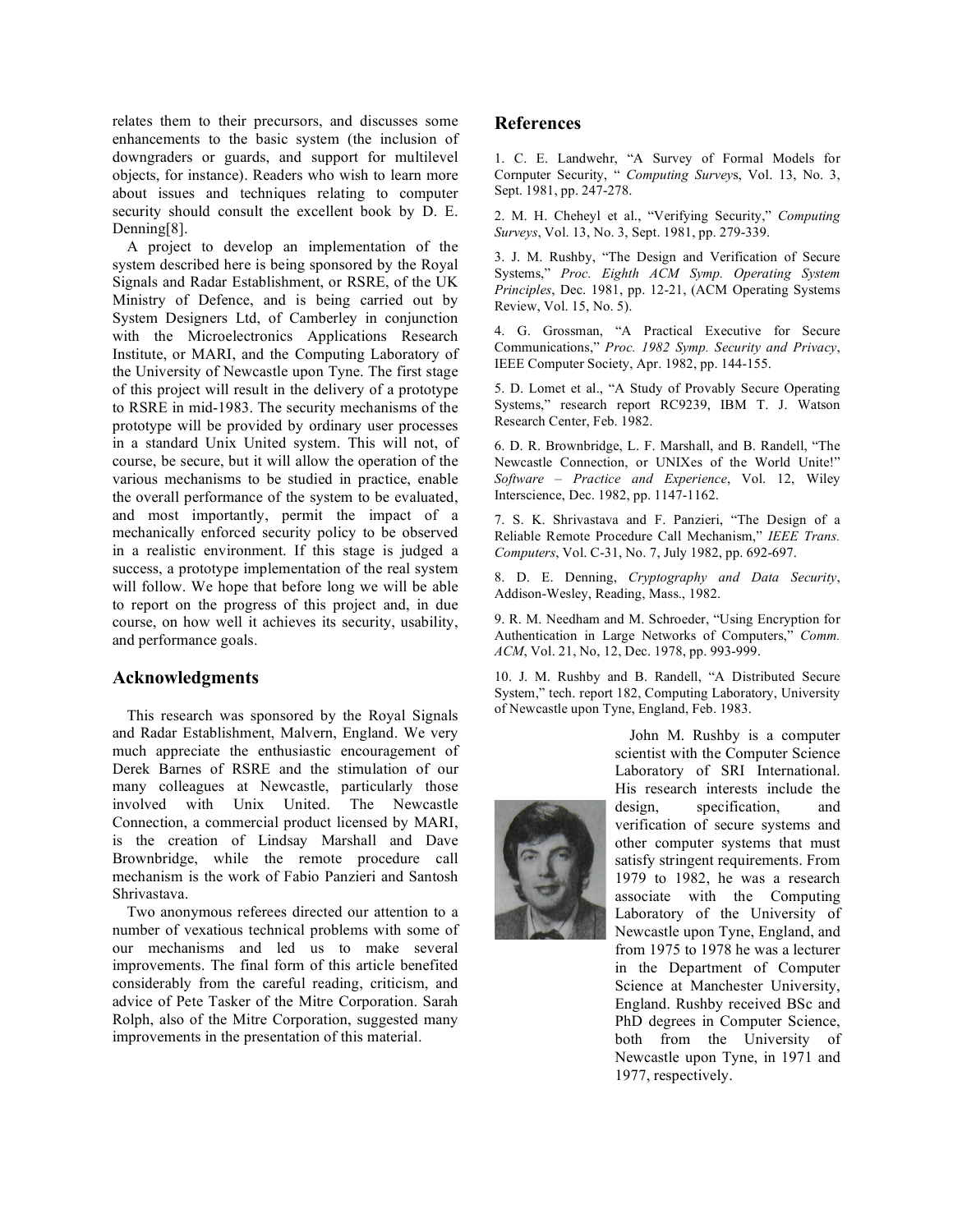

Brian Randell is a professor of computing science at the University of Newcastle upon Tyne, where in 1971 he initiated a program of research on computing systems that now encompasses several major projects. From 1964 to 1969, he was with IBM, primarily at the IBM Research Center in the US, working on operating systems, the design of ultra high speed computers, and system design methodology. Before that, he worked for the English Electric Company, where he led a team that implemented a number of compilers, including the Whetstone KDF9 Algol compiler. Randell graduated in mathematics from Imperial College, London, in 1957.

# **Subsequent Developments**

For some years after the publication of the DSS paper we had little knowledge of how RSRE's work was progressing. However by about 1985 the RSRE DSS prototype had been completed and partially declassified, and we had been brought back into the picture somewhat. We then belatedly realized that, though the DSS scheme directly exploited one of our system design concepts, that relating to the use of recursion, it had applied only one of Newcastle's ideas about system structuring to security, and that there was an opportunity to apply another, that of "ideal faulttolerant computing components" [3]. The resulting work led to the paper "Building Reliable Secure Computing Systems out of Unreliable Insecure Components", which was published in the 1986 Oakland conference [8] – and which was reprised in ACSAC's Classic Papers track in 2001.

But the invitation from ACSAC to provide a retrospective on our original DSS paper has prompted us to attempt to discover more about the subsequent implementation and deployment of the industrial prototype of DSS, and also to provide a description of DSS's modern interpretation in the form of the MILS architecture.

# **The UK DSS Technology Demonstrator Programme**

Prompted by our initial work on DSS, RSRE started a "Technology Demonstrator Programme" (DSS TDP) to develop and deploy prototypes of DSS – such TDPs were typical for large physical systems, such as tanks and ships, but this was the Ministry of Defence's firstever Information Technology TDP. The present authors were not involved in the demonstrator programme, which was conducted by RSRE with private contractors whose identities changed several times owing to acquisitions and reorganizations, and knew nothing of how it was developing other than through publications describing promising progress.

Barnes and Macdonald [5] describe an apparently successful emulation of DSS that "demonstrated the full internal functionality of the DSS." As an emulation, "the TNIU functions are implemented as sub-systems within the untrusted host machines, rather than as separate front-end processors . . . however, in all other respects the emulation is functionally complete." The demonstration was "provided with applications software which is aimed at an office automation type of environment." Its purpose was to "prove the concept and improve the design." The cited paper was based on one presented at a conference in September 1985, so that stage of the project was presumably largely complete by that date. The next stage was "to realize a full, practical DSS prototype" and it seems this was already under way in 1986 (the date of the cited paper).

Bates [6] describes progress on the full DSS TDP five years later and states that it was being developed to Level 5 of the "computer security confidence scale" then in use by the UK (roughly B3 on the contemporaneous US "Orange Book" scheme [9]). It is stated that the programme was "on target to complete in 1991 . . . evaluation and certification is expected to be completed in late 1991 and commercially supported DSS products are also expected in late 1991." Furthermore, "it is intended that the DSS TDP products will be commercially exploited by several UK suppliers . . . the first licence to commercially exploit the DSS technology has already been signed by a major UK IT company."

When we received the invitation to present this retrospective, we inquired after the later history of the DSS TDP. We were fortunate to obtain a final report on the "Phase 2 Insertion Trials" [23]. This reports that the DSS TDP was awarded a UK Level 4 Certificate (not 5 as anticipated earlier) in April 1993 and was licensed to British Telecommunications PLC and GEC-Marconi Secure Systems. The trials were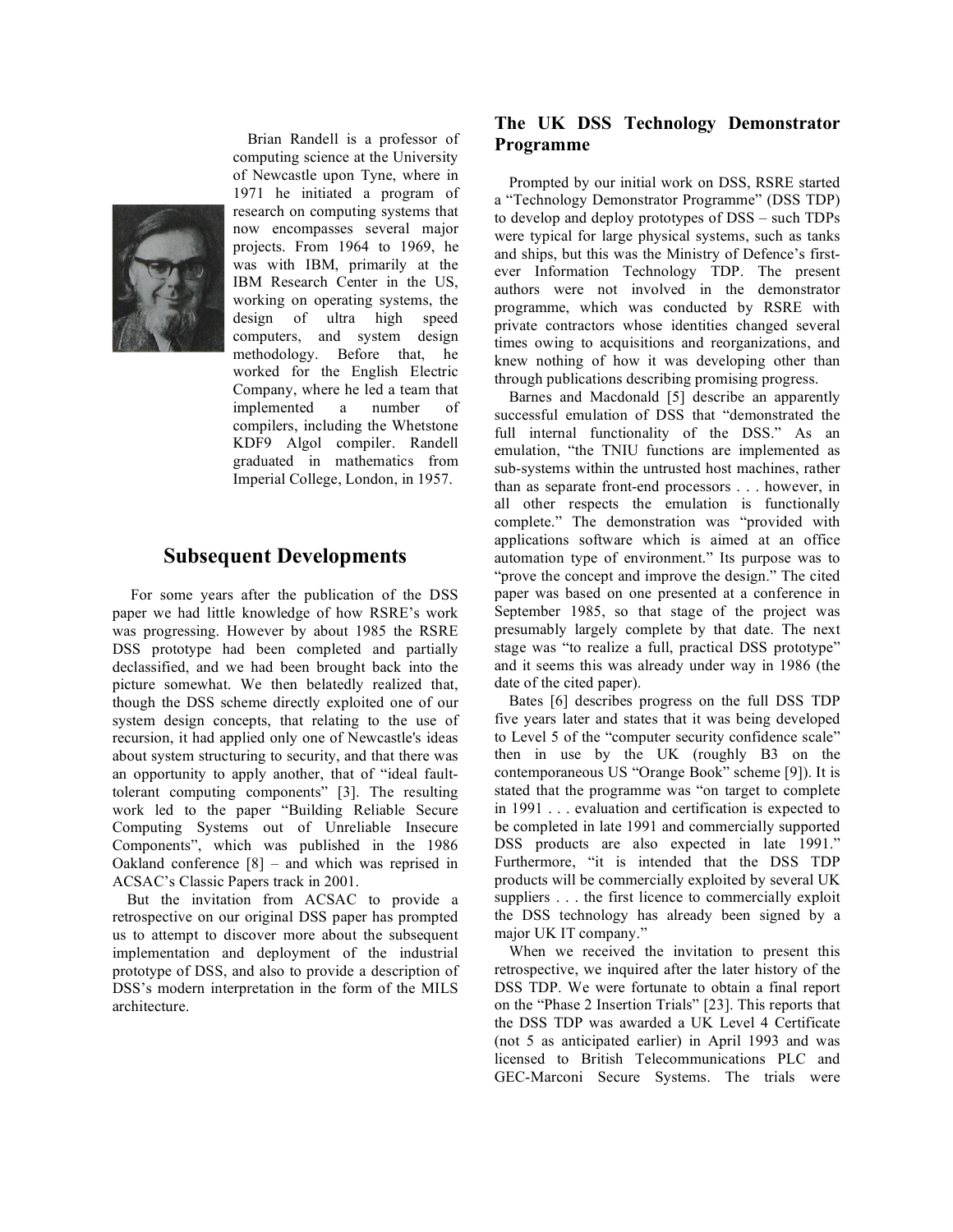intended to deploy DSS TDP installations at three sites: "HQ PTC Innsworth," "DRA Fort Halstead," and "HM Treasury." The first used a version running OSI protocols and the other two used TCP/IP. The initial HQ PTC Innsworth trial in December 1993 failed due to "an error in the key material supplied by CESG." A later attempt in June 1994 was hampered by network problems suggesting "the Black Network Ethernet interface might not be fully within IEEE 802.3 specification." These were finally resolved and the system worked but "was considered too slow for dayto-day use." Furthermore, "the DSS system proved too unreliable to leave in place." Improving performance and reliability "would involve significant reengineering of the DSS kernel."

The DRA Fort Halstead trial was conducted in February 1994. Again, network problems intervened so that "a liaison could not be established between the TNIU and the TNIU/TMC." It seems that heavy loads (due to other traffic) on a certain network segment caused the TMC/TNIU to miss the liaison request packets. The DSS software was modified to operate better under high network loads but the trial was not continued. Owing to the problems at the first two trials, the trial at HM Treasury was canceled.

The report concludes: "it is unlikely that MOD or DRA will provide further funding for DSS development . . . its future therefore depends on the licensees being convinced that the necessary substantial investment will be worthwhile." We may be confident the licensees were not convinced and that the DSS project was promptly dropped.

# **From DSS to MILS**

After a decade of development effort, the DSS Technology Demonstration Programme ended in disappointing failure. Naturally, we tend to attribute this to the technological limitations of the time (a topic we will return to later) and to UK development and management practices, and we remain serene and confident in the rightness of the DSS ideas. To describe the subsequent history and evolution of those ideas, we first need to set the context.

The period from the 1970s through the 90s saw many efforts to construct secure computer systems. These systems were of two broad categories: components for network security (end-to-end encryption devices, downgraders, filters, etc.), and general purpose systems supporting Multi-Level Secure (MLS) applications. However, both categories used a similar architecture, in which most of the Trusted Computing Base (TCB) was identified with the operating system kernel. These monolithic

"security kernels" had a dual responsibility: they had to provide the basic protection mechanisms of an operating system (address space isolation, controlled access to privileged mode and so on) and they had to enforce the system's security policy.

Rushby's 1981 paper [13] argued that this dual responsibility inevitably leads to complex implementations that are hard to verify and, instead, proposed that secure network components would be better served by a specialized operating system core (a "separation kernel") that focuses solely on the provision of isolated address spaces with controlled communications between them, while policy is enforced by trusted applications running in some of those address spaces.

The paper that is the subject of this retrospective extended this idea to general purpose systems and multilevel security. It argues that "separation" is the essential foundation for any kind of secure architecture, and that it can be achieved by several mechanisms: logical (a separation kernel), physical (separate machines), cryptographic (encryption or digital signatures), and temporal (periods processing). Separation creates an architecture of encapsulated subjects (computational entities with state, often portrayed diagrammatically as circles or boxes) and known communication channels between them (generally portrayed as arrows). Various security policies can be achieved by a suitable geography of subjects and channels, and the allocation of trusted functions to certain subjects, which mediate the services provided or information allowed to flow to their outgoing channels. The DSS paper illustrated this approach with the conceptual design of a system able to provide limited MLS functionality using all four kinds of separation mechanisms and relatively simple trusted functions. The trusted functions were simple because we used the design freedom afforded by the Newcastle Connection to "deconstruct" complex functions (such as the multilevel filestore) into simpler, separated components. The functionality of the full filestore was then reconstructed as a distributed computation over these simpler components. It is for this reason that we refer to our system as a "Distributed Secure System," rather than a "Secure Distributed System," the implication being that it is a secure system that exploits distribution, rather than a distributed system that happens to be secure.

While approaches based on monolithic security kernels can deliver cost-effective and functional secure systems (see, for example, the fervent advocacy of Schell [20]), it seems there were some disappointments. Reviews at NSA in the early 1990s led to reexamination of the separation kernel idea ([10] states "in 1993 an informal separation kernel working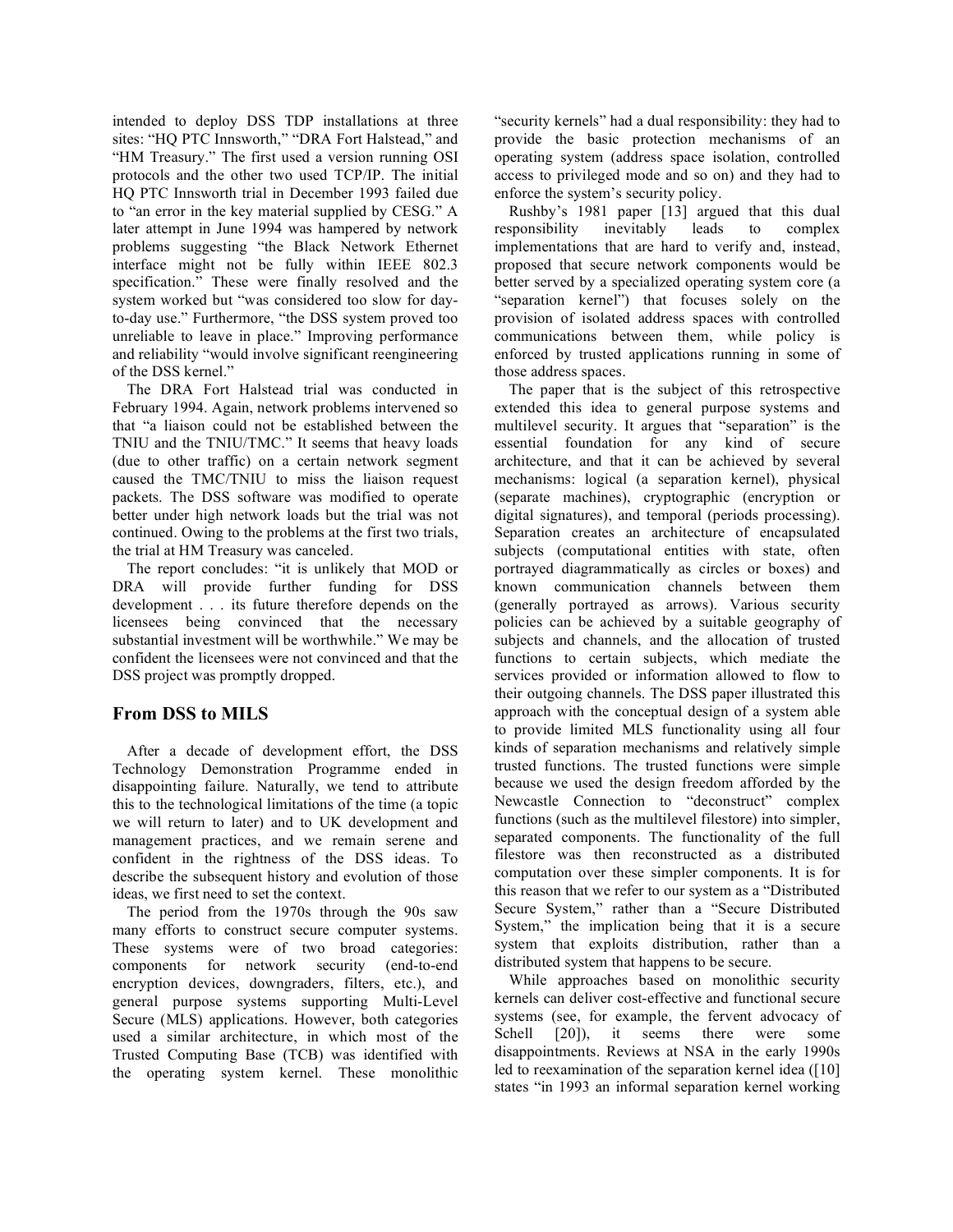group was established") and to prototype implementations.

Rather later, an architecture for embedded applications emerged called MILS. The earliest references seem to be NSA internal papers by Mark Vanfleet and others dated 1996 and 2003, which are cited in [2]. MILS originally stood for Multiple Independent Levels of Security, but is now best understood as simply a name. Papers on MILS [22], [1] always credit [13] as their inspiration, and cite DSS in passing, but we would like to suggest that MILS is best seen as the modern realization of DSS.



**Figure: Encryption Device Composed of Four Subjects**

Like DSS, MILS is a two-level architecture that considers the issues and mechanisms of policy enforcement separately from those of resource sharing. Security policy is the concern of the upper level of the architecture and is understood in terms of isolated subjects interacting over known channels (i.e., a "boxes and arrows" picture). Some subjects will be trusted, others untrusted, and the goal is to design the system in such a way that the complexity of trusted subjects is minimized: this may be achieved by splitting large trusted functions into smaller and simpler sub-functions that are allocated to dedicated subjects with carefully configured communications channels. For example, in the elementary end-to-end encryption unit considered in [13], the concern is that plaintext from the secret "red" side might escape to the public network on the "black" side. By splitting the encryption device into four subjects – **red**, **black**, **bypass**, and **crypto** – as shown in the above figure, we simplify this problem. The **crypto** is trusted to encrypt everything that passes across its input and output channels, the **bypass** is trusted to check that the plaintext that passes across its input to output channels looks like packet headers and has limited bandwidth, and there are no other channels connecting the **red** to **black** sides. With this architecture, the black side (which will contain the protocol stack, network drivers, and other complex software) can be completely untrusted (and similarly for the red side).

To derive maximum benefit from this approach, we should assume that the resources required for subjects and their communication channels are cheap, and we should create subjects and channels freely whenever this can minimize the complexity of trusted subjects (where complexity refers to the difficulty of the associated assurance task, which will generally depend on both the function provided by the subject, and the property to be trusted of it). Papers on MILS often show a more elaborate encryption device with 12 subjects (e.g., Figure12 in [1], and MILS architectures for the F22 and other complex platforms have hundreds or thousands of subjects.

We are able to design on the assumption that subjects and communication channels are cheap because the lower level of the MILS architecture makes them so – through the provision of efficient and secure resource sharing. The MILS lower level comprises several interoperable components that each "partition," "virtualize", or otherwise separate individual physical or logical resources into many separated instances that communicate only through controlled channels. These components are specialized to the kind of resource they manage: a separation kernel supports subjects directly, partitioned communication systems and networks, and virtualized NICs provide securely multiplexed communications with various levels of functionality (roughly, CORBA, TCP/IP, and bare metal, respectively), a partitioned file system provides storage functions similar to that proposed for the DSS filestore, while a console subsystem securely partitions display area.

Whereas DSS was conceived as a single system, MILS is conceived as an architecture and a collection of components that integrators can use to build many systems. Indeed, part of the aim of MILS is to foster an infrastructure of commercial off the shelf (COTS) security components. To this end, Common Criteria Protection Profiles are being developed for separation kernels (SKPP), partitioned communications systems (PCSPP), network subsystems (MNSPP) and other MILS elements. The idea is that vendors will develop a COTS marketplace for MILS-compliant components. The SKPP has been approved [21] and one commercial separation kernel has been evaluated against it (to approximately EAL7) and others are planned.

No complete system has been fielded yet, so what are the reasons for believing MILS will be more successful than the DSS TDP? First, the basic technology has evolved and improved greatly over the years. Separation kernels are similar to the partitioning real-time kernels used routinely in modern avionics (indeed some vendors base their separation kernel on their avionics offering) and to hypervisors such as Xen (one project aims to develop a separation kernel by slicing Xen to a minimal subset). Improved hardware support such as the Intel VT architecture, and improved understanding of kernel APIs (such as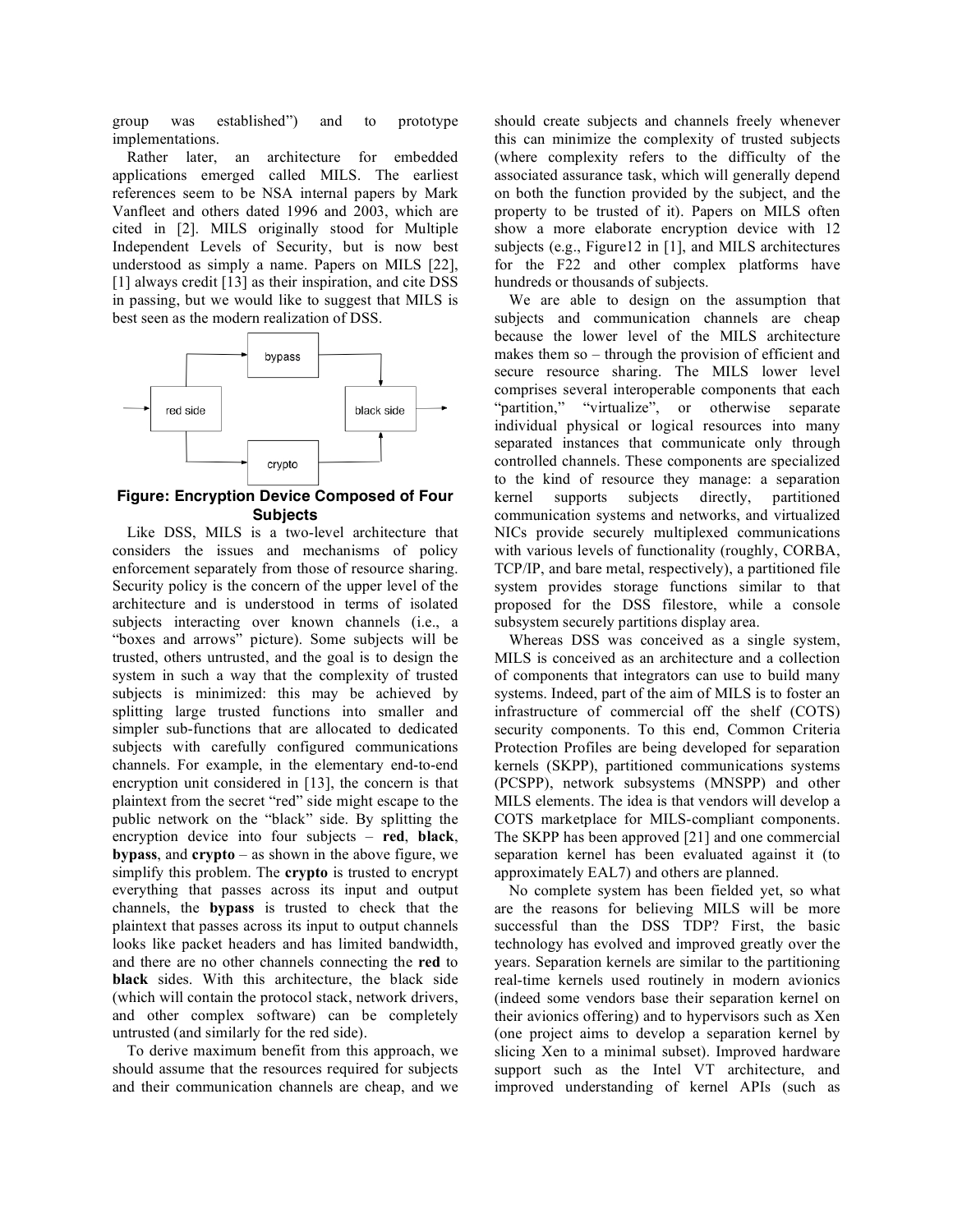paravirtualization), all simplify the task of developing a separation kernel, and improve its performance. It is entirely feasible to contemplate 100,000 partition switches per second at a performance cost in single percentage digits. (On the other hand, modern cache architectures make it difficult and costly to reduce covert channel bandwidth as they introduce wide variation into execution time.) Similarly, avionics buses such as AFDX and TTA demonstrate the feasibility of partitioned communications, while integrated modular avionics (IMA) architectures used successfully in modern commercial airplanes such as the Boeing 777 and 787 and Airbus A380 have much in common with MILS.

Second, the use of distributed computation in DSS was advanced for its time and there was little intellectual or infrastructural support for developing distributed systems. The prevalent thinking was of networks, rather than systems (hence [15]). Now, we have middleware and rich infrastructure for developing distributed applications.

Finally, there is improved understanding of system development and system integration processes and their management. The devolved, component-based approach used in IMA and MILS seems more robust than the central planning used for DSS TDP.

### **Looking Forward**

Twenty-five years is often cited as the time lag from research to deployment. The 25th anniversary of the publication of the DSS paper is approaching (the extended abstract [19] must have been submitted to the conference around December 1982, and the technical report [18] would have been completed about the same time), so we are hopeful that successful realization of these ideas is imminent.

As described above, our hope currently rests on the MILS architecture (and a similar program called HAP, which is developing a specific platform, rather than a set of components). However, a successful system based around MILS would initially establish only the pragmatic viability of the DSS approach; the bigger challenge is to develop a certifiably secure system this way.

As noted, DSS was conceived as a system, and its components were designed for their specific role within the system; MILS, in contrast, is conceived as a set of components that can be integrated with bespoke and glue components, to realize many systems. Roughly, DSS was top-down while MILS is bottomup. What is the assurance argument for certifiable security of a system assembled this way? That is the role of the MILS architecture, and the MILS

Integration Protection Profile (MIPP) being developed by Rushby and Rance DeLong. The MILS architecture has two levels of components; the MIPP specifies that the upper (circles and arrows) level must be compositional, and the lower (resource sharing) level must be additively composable. Intuitively, *compositionality* means that there must be a way to calculate the collective security properties of the upper level components given the security properties of the components; *composable* means that the security properties of a collection of upper level components are unchanged when these run in the environment provided by a lower level component (even if faulty or malicious upper-level components are also present); and *additive* means that a collection of composable lower level components is itself composable.

We believe these ideas can be developed to provide a formal foundation for compositional certification in security and other critical fields, including safety [16]. Compositional assurance and certification seem a worthwhile research challenge for the next twenty-five years and a logical continuation of the design vision that inspired DSS.

# **Additional References**

[1]. J. Alves-Foss, P.W. Oman, C. Taylor and W.S. Harrison, "The MILS architecture for high-assurance embedded systems," *International Journal of Embedded Systems*, vol. 2, no. 3/4, pp.239-247, 2006.

[2]. J. Alves-Foss, C. Taylor and P. Oman. "A Multi-Layered Approach to Security in High Assurance Systems," in *Proceedings of the 37th Annual Hawaii International Conference on System Sciences,* Waikola, HI, IEEE Computer Society, 2004.

[3]. T. Anderson and P.A. Lee. *Fault Tolerance: Principles and practice,* Prentice Hall, 1981.

[4]. D.H. Barnes. "The Provision of Security for User Data on Packet Switched Networks," in *Proc. 1983 Symp. on Security and Privacy,* pp.121-126, Oakland, CA, IEEE Computer Society Press, 1983.

[5]. D.H. Barnes and R. MacDonald, "A Practical Distributed Secure System," *J. Institution of Electronic and Radio Engineers*, vol. 56, no. 5, pp.192-196, 1986.

[6]. A.S. Bates. "Distributed Secure Systems," in *Proc. DECUS 91,* University of Warwick, UK, 1991.

[7]. D.R. Brownbridge, L.F. Marshall and B. Randell, "The Newcastle Connection, or - UNIXes of the World Unite!," *Software Practice and Experience*, vol. 12, no. 12, pp.1147- 1162, 1982.

[8]. J.E. Dobson and B. Randell. "Building Reliable Secure Systems out of Unreliable Insecure Components," in *Proc. Conf. on Security and Privacy,* Oakland, IEEE Computer Society Press, 1986.